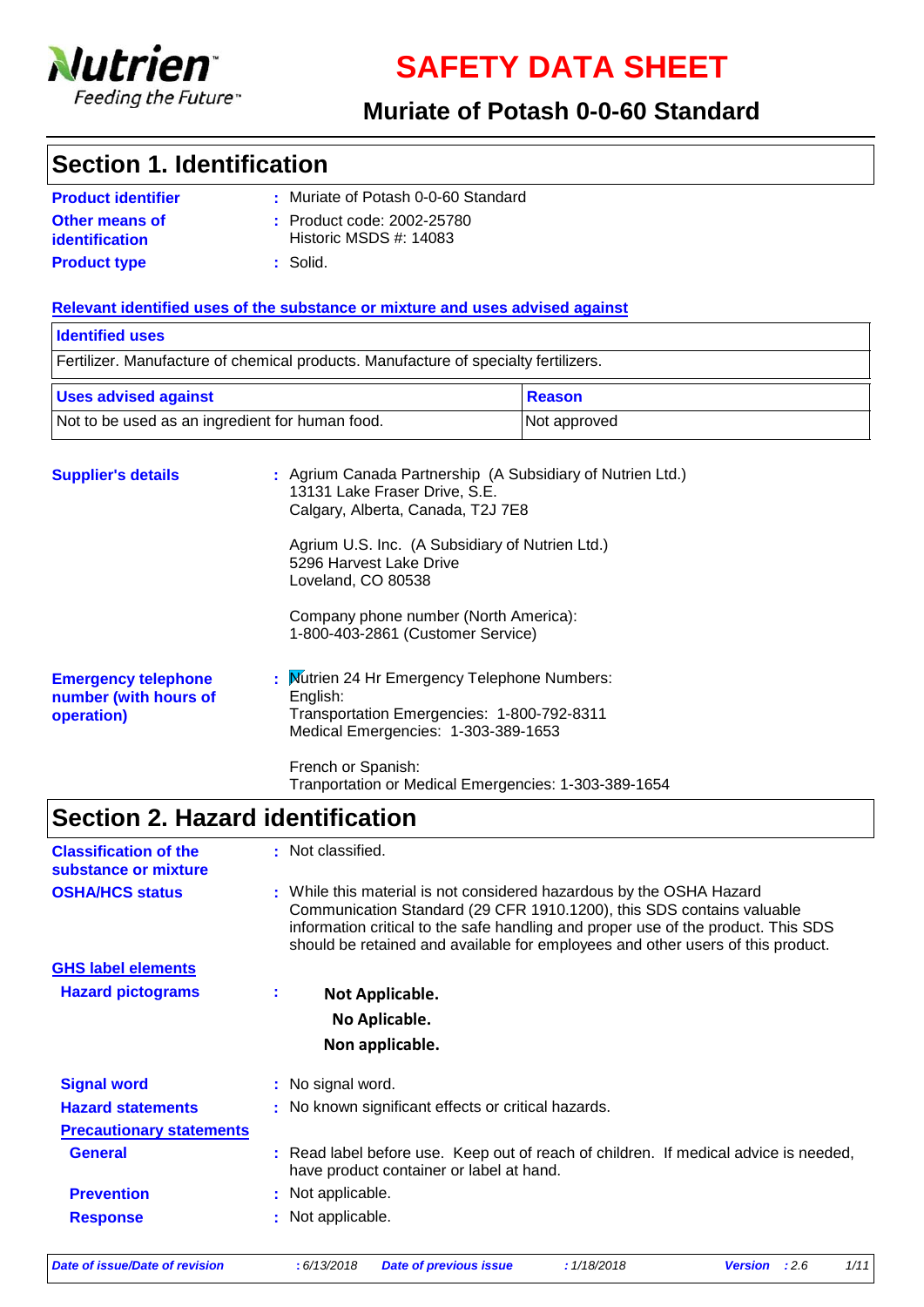## **Section 2. Hazard identification**

| <b>Storage</b>                                         | : Not applicable.                                                                                                                                                                                    |
|--------------------------------------------------------|------------------------------------------------------------------------------------------------------------------------------------------------------------------------------------------------------|
| <b>Disposal</b>                                        | : Not applicable.                                                                                                                                                                                    |
| <b>Supplemental label</b><br><b>elements</b>           | : None known.                                                                                                                                                                                        |
| Other hazards which do not<br>result in classification | : Handling and/or processing of this material may generate a dust which can cause<br>mechanical irritation of the eyes, skin, nose and throat.<br>Contact with hot material may cause thermal burns. |

### **Section 3. Composition/information on ingredients**

| <b>Substance/mixture</b>              | Multi-constituent substance |            |                        |
|---------------------------------------|-----------------------------|------------|------------------------|
| Ingredient name                       |                             | $\%$ (w/w) | <b>CAS number</b>      |
| Potassium chloride<br>Sodium chloride |                             | >95<br>-4  | 7447-40-7<br>7647-14-5 |

Any concentration shown as a range is to protect confidentiality or is due to batch variation.

**There are no additional ingredients present which, within the current knowledge of the supplier and in the concentrations applicable, are classified as hazardous to health or the environment and hence require reporting in this section.**

**Occupational exposure limits, if available, are listed in Section 8.**

### **Section 4. First-aid measures**

#### **Description of necessary first aid measures**

| <b>Eye contact</b>  | : Immediately flush eyes with plenty of water, occasionally lifting the upper and lower<br>eyelids. Check for and remove any contact lenses. Get medical attention if irritation<br>occurs.                                                                                                                                                                                                                                                                                                                                                         |
|---------------------|-----------------------------------------------------------------------------------------------------------------------------------------------------------------------------------------------------------------------------------------------------------------------------------------------------------------------------------------------------------------------------------------------------------------------------------------------------------------------------------------------------------------------------------------------------|
| <b>Inhalation</b>   | : Remove person to fresh air. No known significant effects. Seek medical attention<br>for any signs of wheezing and/or breathing difficulties. For additional advice call the<br>medical emergency number on this SDS or your poison center or medical provider.                                                                                                                                                                                                                                                                                    |
| <b>Skin contact</b> | : No known significant effects. Rinse the affected areas with water. Remove<br>contaminated clothing, jewelry, and shoes. Wash/clean items before reuse. Seek<br>medical attention for persistent skin pain or irritation. For additional advice call the<br>medical emergency number on this SDS or your poison center or doctor.                                                                                                                                                                                                                  |
| <b>Ingestion</b>    | : Wash out mouth with water. Remove dentures if any. If material has been<br>swallowed and the exposed person is conscious, give small quantities of water to<br>drink. Stop if the exposed person feels sick as vomiting may be dangerous. Do not<br>induce vomiting unless directed to do so by medical personnel. If vomiting occurs,<br>the head should be kept low so that vomit does not enter the lungs. Get medical<br>attention if adverse health effects persist or are severe. Never give anything by<br>mouth to an unconscious person. |

#### **Most important symptoms/effects, acute and delayed**

| <b>Potential acute health effects</b> |                                                                                            |
|---------------------------------------|--------------------------------------------------------------------------------------------|
| Eye contact                           | : May cause irritation due to mechanical action.                                           |
| <b>Inhalation</b>                     | : No known significant effects or critical hazards.                                        |
| <b>Skin contact</b>                   | : Inorganic salt. Prolonged or repeated exposure may dry the skin, causing irritation.     |
| <b>Ingestion</b>                      | : No known significant effects or critical hazards.                                        |
| <b>Over-exposure signs/symptoms</b>   |                                                                                            |
| Eye contact                           | : Adverse symptoms may include the following:<br>pain or irritation<br>watering<br>redness |
| <b>Inhalation</b>                     | : No specific data.                                                                        |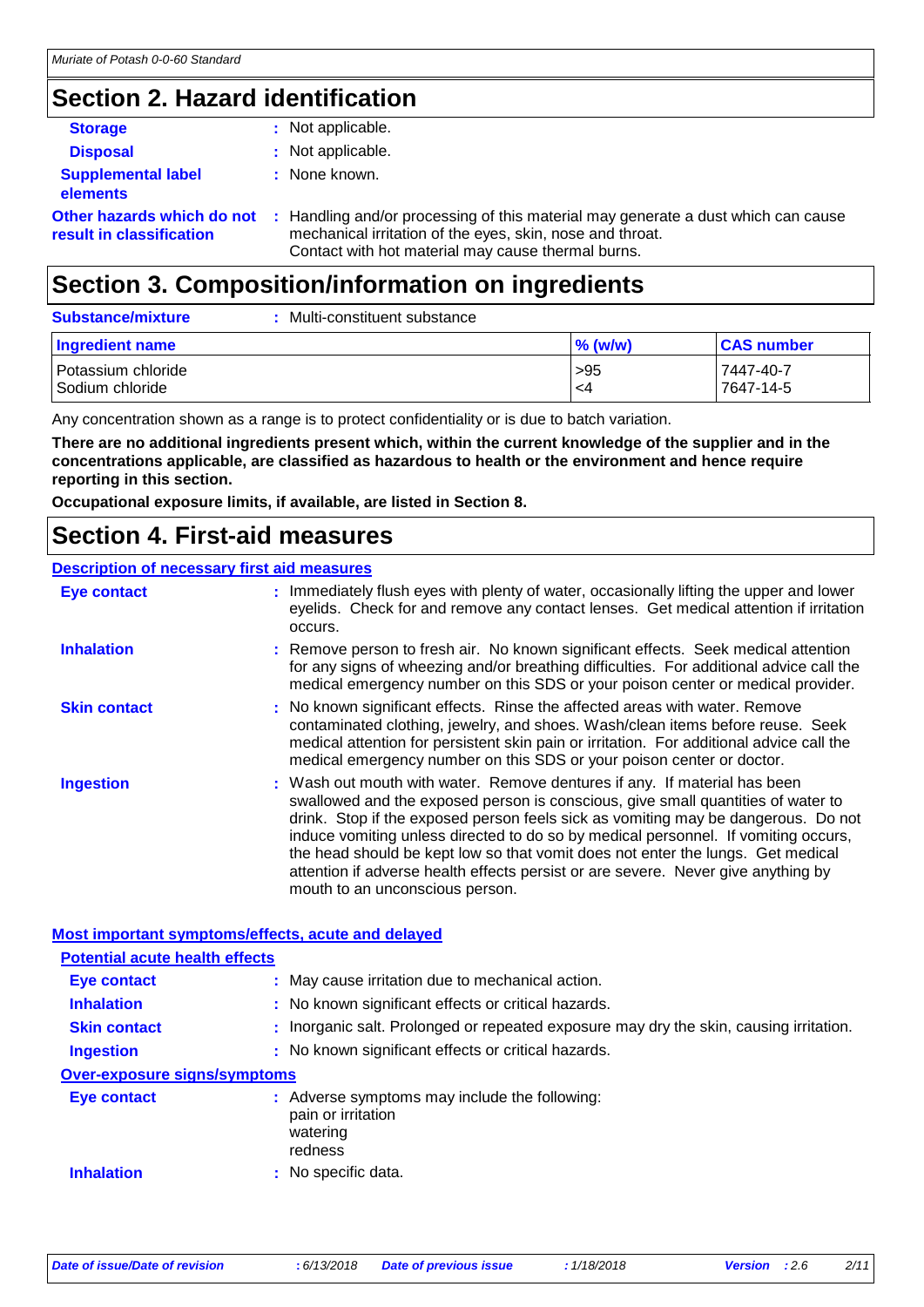### **Section 4. First-aid measures**

| <b>Skin contact</b>        | : Adverse symptoms may include the following:                                         |
|----------------------------|---------------------------------------------------------------------------------------|
|                            | dryness                                                                               |
|                            | redness                                                                               |
|                            | cracking                                                                              |
| <b>Ingestion</b>           | : No specific data.                                                                   |
|                            |                                                                                       |
|                            | Indication of immediate medical attention and special treatment needed, if necessary  |
| <b>Notes to physician</b>  | : Treat symptomatically. Contact poison treatment specialist immediately if large     |
|                            | quantities have been ingested or inhaled. In case of inhalation of decomposition      |
|                            | products in a fire, symptoms may be delayed. The exposed person may need to be        |
|                            | kept under medical surveillance for 48 hours. For professional, multilingual, medical |
|                            | support, in case of medical emergencies involving Nutrien products, telephone the     |
|                            | Nutrien global 24 hour Emergency Number: 1-303-389-1653.                              |
|                            |                                                                                       |
| <b>Specific treatments</b> | : No specific treatment. Treat symptomatically.                                       |

**Protection of first-aiders** : No action shall be taken involving any personal risk or without suitable training. Mouth-to-mouth resuscitation of oral exposure patients is not recommended. Firstaiders with contaminated clothing should be properly decontaminated.

**See toxicological information (Section 11)**

# **Section 5. Fire-fighting measures**

| <b>Extinguishing media</b>                               |                                                                                                                                                                                                     |
|----------------------------------------------------------|-----------------------------------------------------------------------------------------------------------------------------------------------------------------------------------------------------|
| <b>Suitable extinguishing</b><br>media                   | : Non-flammable. Material will not burn. Use an extinguishing agent suitable for the<br>surrounding fire.                                                                                           |
| <b>Unsuitable extinguishing</b><br>media                 | : None known.                                                                                                                                                                                       |
| <b>Specific hazards arising</b><br>from the chemical     | : No specific fire or explosion hazard.                                                                                                                                                             |
| <b>Hazardous thermal</b><br>decomposition products       | : Not applicable.                                                                                                                                                                                   |
| <b>Special protective actions</b><br>for fire-fighters   | : Promptly isolate the scene by removing all persons from the vicinity of the incident if<br>there is a fire. No action shall be taken involving any personal risk or without<br>suitable training. |
| <b>Special protective</b><br>equipment for fire-fighters | : Fire-fighters should wear appropriate protective equipment and self-contained<br>breathing apparatus (SCBA) with a full face-piece operated in positive pressure<br>mode.                         |
| <b>Remark</b>                                            | : No specific fire or explosion hazard. Contain and collect the water used to fight the<br>fire for later treatment and disposal.                                                                   |

# **Section 6. Accidental release measures**

|                                  | Personal precautions, protective equipment and emergency procedures                                                                                                                                                                        |
|----------------------------------|--------------------------------------------------------------------------------------------------------------------------------------------------------------------------------------------------------------------------------------------|
| For non-emergency<br>personnel   | : No action shall be taken involving any personal risk or without suitable training.<br>Keep unnecessary and unprotected personnel from entering. Put on appropriate<br>personal protective equipment.                                     |
|                                  | For emergency responders : If specialized clothing is required to deal with the spillage, take note of any<br>information in Section 8 on suitable and unsuitable materials. See also the<br>information in "For non-emergency personnel". |
| <b>Environmental precautions</b> | : Avoid dispersal of spilled material and runoff and contact with soil, waterways,<br>drains and sewers. Inform the relevant authorities if the product has caused<br>adverse impacts (sewers, waterways, soil or air).                    |

#### **Methods and materials for containment and cleaning up**

| Date of issue/Date of revision | : 6/13/2018 Date of previous issue | 1/18/2018 | <b>Version</b> : 2.6 | 3/11 |
|--------------------------------|------------------------------------|-----------|----------------------|------|
|                                |                                    |           |                      |      |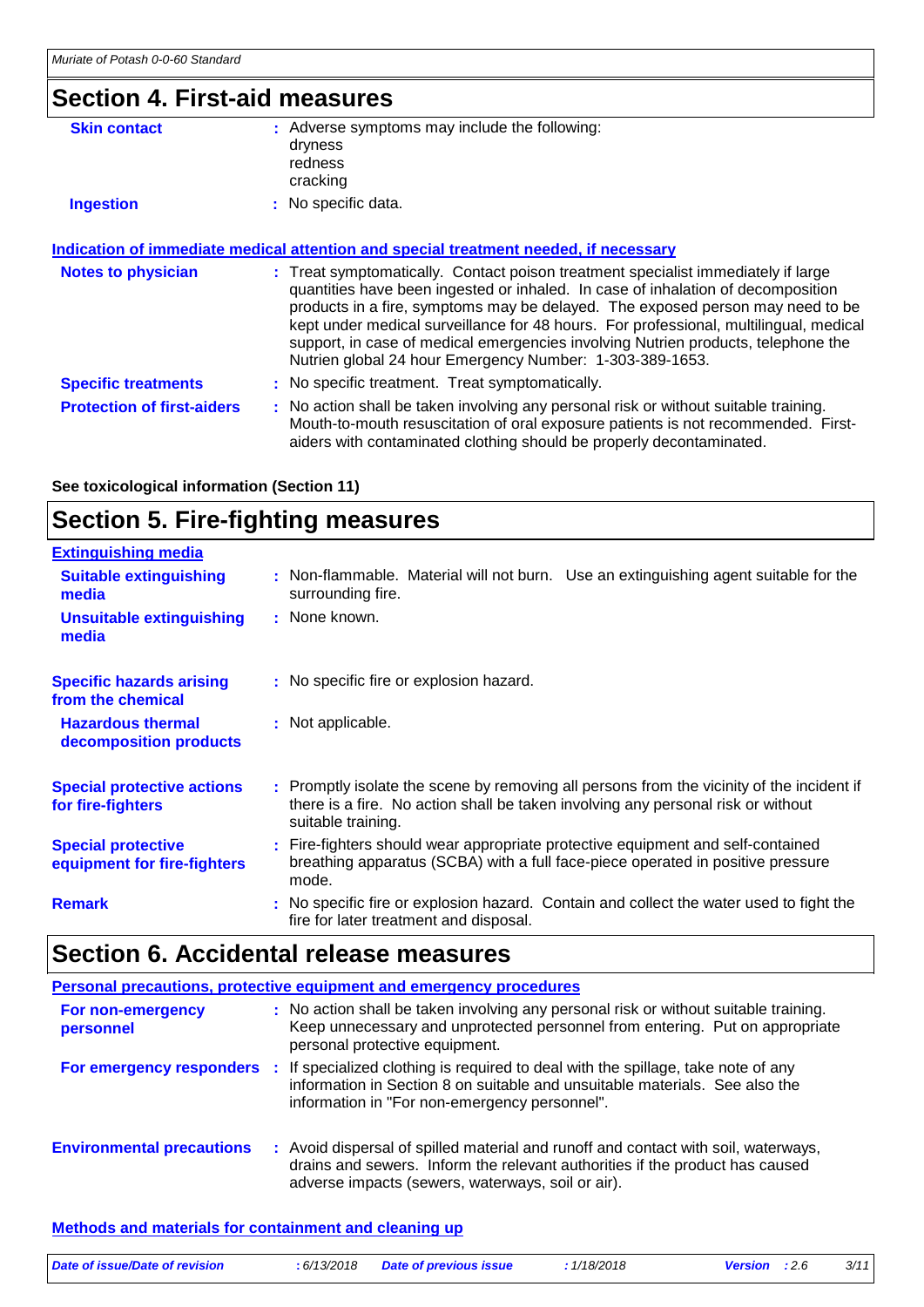# **Section 6. Accidental release measures**

| <b>Small spill</b> | : Move containers from spill area. Use appropriate equipment to put the spilled<br>substance in a container for reuse or disposal. |
|--------------------|------------------------------------------------------------------------------------------------------------------------------------|
|                    | or<br>Dispose of via a licensed waste disposal contractor.                                                                         |
| Large spill        | : No additional information.                                                                                                       |

# **Section 7. Handling and storage**

| <b>Precautions for safe handling</b>                                      |                                                                                                                                                                                                                                                                                                                                                                                                                                                                                                                                                                                                                                                                                                                                                                                                                                                                                                                                 |
|---------------------------------------------------------------------------|---------------------------------------------------------------------------------------------------------------------------------------------------------------------------------------------------------------------------------------------------------------------------------------------------------------------------------------------------------------------------------------------------------------------------------------------------------------------------------------------------------------------------------------------------------------------------------------------------------------------------------------------------------------------------------------------------------------------------------------------------------------------------------------------------------------------------------------------------------------------------------------------------------------------------------|
| <b>Protective measures</b>                                                | : Put on appropriate personal protective equipment (see Section 8). Do not ingest.<br>Avoid contact with eyes, skin and clothing. Keep in the original container or an<br>approved alternative made from a compatible material, kept tightly closed when not<br>in use.                                                                                                                                                                                                                                                                                                                                                                                                                                                                                                                                                                                                                                                         |
| <b>Advice on general</b><br>occupational hygiene                          | : Workers should wash hands and face before eating, drinking and smoking.<br>Remove contaminated clothing and protective equipment before entering eating<br>areas. See also Section 8 for additional information on hygiene measures.                                                                                                                                                                                                                                                                                                                                                                                                                                                                                                                                                                                                                                                                                          |
| <b>Conditions for safe storage,</b><br>including any<br>incompatibilities | Store in accordance with local regulations. May form steep piles that can collapse<br>without warning when transported or stored in bulk. This may damage equipment<br>and endanger workers. The risk of cliffing and sudden collapse increases if product<br>is loaded or stored when hot or in high humidity conditions. Avoid forming steep<br>slopes when removing product. If product has caked, cliffed, or has adhered to the<br>storage or transport container, stay out of the potential engulfment zone in case the<br>material collapses. Do not enter bins, railcars or trucks without conducting a risk<br>assessment and following all confined space entry requirements. Ensure that<br>consideration is given to fall protection and mobile equipment securement if<br>applicable. Carefully loosen the set product from outside the container using<br>mechanical vibration, sledge hammers, or other devices. |
|                                                                           | Ensure that bulk bags or smaller packaged products stored in tiers are stacked,<br>racked, blocked, interlocked, or otherwise secured to prevent sliding, rolling, or<br>collapse. Use caution when opening truck or railcar doors as product may have<br>shifted during transport.                                                                                                                                                                                                                                                                                                                                                                                                                                                                                                                                                                                                                                             |
|                                                                           | Must be stored in a dry location. Absorbs moisture on long-term storage under high<br>humidity conditions. Store away from incompatible materials (see Section 10).<br>When product is stored in sealable containers, keep container tightly closed and<br>sealed until ready for use. Sealable containers that have been opened must be<br>carefully resealed and kept upright to prevent leakage. Do not store in unlabeled<br>containers.                                                                                                                                                                                                                                                                                                                                                                                                                                                                                    |

### **Section 8. Exposure controls/personal protection**

### **Control parameters**

| <b>Occupational exposure limits</b>               |                                                                                                                                                                                                                                                                                                                                 |
|---------------------------------------------------|---------------------------------------------------------------------------------------------------------------------------------------------------------------------------------------------------------------------------------------------------------------------------------------------------------------------------------|
| <b>Ingredient name</b>                            | <b>Exposure limits</b>                                                                                                                                                                                                                                                                                                          |
| Potassium chloride                                | <b>CA Alberta Provincial (Canada).</b><br>Alberta TWA: 10 mg/m3 Inhalable, 3 mg/<br>m3 Respirable, for Particles Not Otherwise<br>Regulated.: 10 mg/m <sup>3</sup> 8 hours.                                                                                                                                                     |
| Potassium chloride                                | <b>OSHA PEL (United States).</b><br>TWA: 15 mg/m <sup>3</sup> , (Particulates not<br>otherwise regulated (PNOR) Total<br>particulates) 8 hours.                                                                                                                                                                                 |
| <b>Appropriate engineering</b><br><b>controls</b> | : Good general ventilation should be sufficient to control worker exposure to airborne<br>contaminants.                                                                                                                                                                                                                         |
| <b>Environmental exposure</b><br><b>controls</b>  | : Emissions from ventilation or work process equipment should be checked to ensure<br>they comply with the requirements of environmental protection legislation. In some<br>cases, fume scrubbers, filters or engineering modifications to the process<br>equipment will be necessary to reduce emissions to acceptable levels. |
| Date of issue/Date of revision                    | 4/11<br><b>Date of previous issue</b><br>:6/13/2018<br>:1/18/2018<br><b>Version</b><br>:2.6                                                                                                                                                                                                                                     |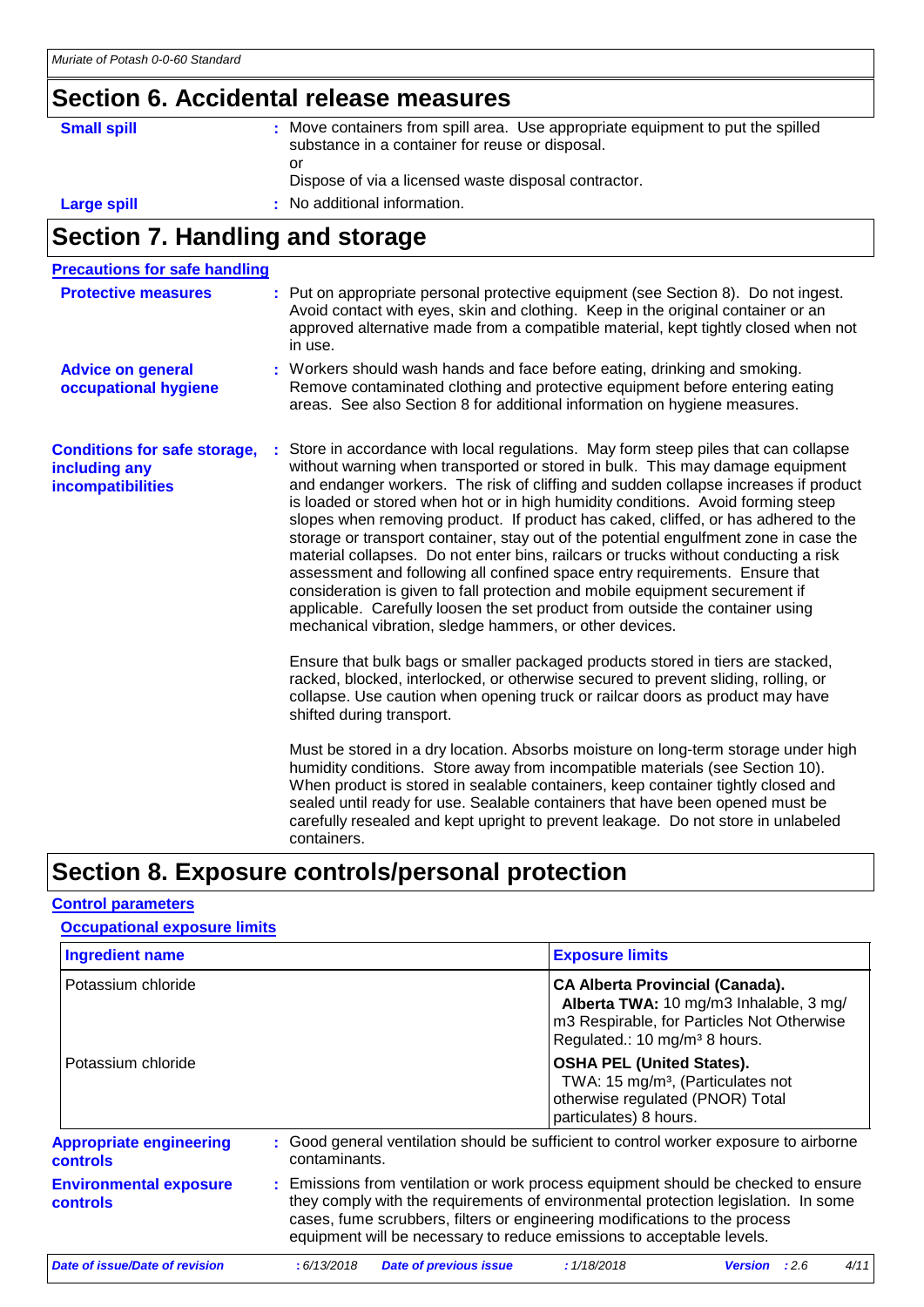# **Section 8. Exposure controls/personal protection**

#### **Individual protection measures**

| <b>Hygiene measures</b>       | : Wash hands, forearms and face thoroughly after handling chemical products, before<br>eating, smoking and using the lavatory and at the end of the working period. Wash<br>contaminated clothing before reusing.                                                                                                                                                                                                                                                      |
|-------------------------------|------------------------------------------------------------------------------------------------------------------------------------------------------------------------------------------------------------------------------------------------------------------------------------------------------------------------------------------------------------------------------------------------------------------------------------------------------------------------|
| <b>Eye/face protection</b>    | : Safety eyewear complying with an approved standard should be used when a risk<br>assessment indicates this is necessary to avoid exposure to liquid splashes, mists,<br>gases or dusts. If contact is possible, the following protection should be worn,<br>unless the assessment indicates a higher degree of protection: sealed eyewear                                                                                                                            |
| <b>Skin protection</b>        |                                                                                                                                                                                                                                                                                                                                                                                                                                                                        |
| <b>Hand protection</b>        | : The personal protective equipment required varies, depending upon your risk<br>assessment. Chemical-resistant, impervious gloves complying with an approved<br>standard should be worn at all times when handling chemical products if a risk<br>assessment indicates this is necessary. No special measures are typically indicated.                                                                                                                                |
| <b>Body protection</b>        | : The personal protective equipment required varies, depending upon your risk<br>assessment. Cotton or cotton/synthetic overalls or coveralls are normally suitable.                                                                                                                                                                                                                                                                                                   |
| <b>Other skin protection</b>  | : Appropriate footwear and any additional skin protection measures should be<br>selected based on the task being performed and the risks involved and should be<br>approved by a specialist before handling this product.                                                                                                                                                                                                                                              |
| <b>Respiratory protection</b> | : Respirator selection must be based on known or anticipated exposure levels, the<br>hazards of the product and the safe working limits of the selected respirator. Based<br>on the hazard and potential for exposure, select a respirator that meets the<br>appropriate standard or certification. For U.S. work sites where respiratory<br>protection is required, ensure that a respiratory protection program meeting 29 CFR<br>1910.134 requirements is in place. |
| <b>Thermal hazards</b>        | : When handling hot material, wear heat-resistant protective gloves and clothing.                                                                                                                                                                                                                                                                                                                                                                                      |

# **Section 9. Physical and chemical properties**

| <b>Appearance</b>                                 |                                                                            |
|---------------------------------------------------|----------------------------------------------------------------------------|
| <b>Physical state</b>                             | : Solid. [Crystalline granules.]                                           |
| <b>Color</b>                                      | Brownish-red.                                                              |
| Odor                                              | : Odorless.                                                                |
| <b>Odor threshold</b>                             | : Not applicable.                                                          |
| рH                                                | : 9 [Conc. (% w/w): 10%]                                                   |
| <b>Melting point</b>                              | : 773°C (1423.4°F)                                                         |
| <b>Boiling point</b>                              | : $1411^{\circ}C(2571.8^{\circ}F)$                                         |
| <b>Flash point</b>                                | [Product does not sustain combustion.]                                     |
| <b>Evaporation rate</b>                           | : Not applicable.                                                          |
| <b>Flammability (solid, gas)</b>                  | : Not applicable.                                                          |
| Lower and upper explosive<br>(flammable) limits   | : Not applicable. Non-flammable. Non-combustible.                          |
| <b>Vapor pressure</b>                             | : Not available.                                                           |
| <b>Vapor density</b>                              | : Not applicable                                                           |
| <b>Relative density</b>                           | : Refer to product specification information.                              |
| <b>Solubility</b>                                 | Easily soluble in the following materials: cold water and hot water.<br>t. |
| <b>Solubility in water</b>                        | : $355$ g/l                                                                |
| <b>Partition coefficient: n-</b><br>octanol/water | : <1                                                                       |
| <b>Auto-ignition temperature</b>                  | : Not applicable.                                                          |
| <b>Decomposition temperature</b>                  | : Not applicable.                                                          |
| <b>Viscosity</b>                                  | : Not applicable.                                                          |
|                                                   |                                                                            |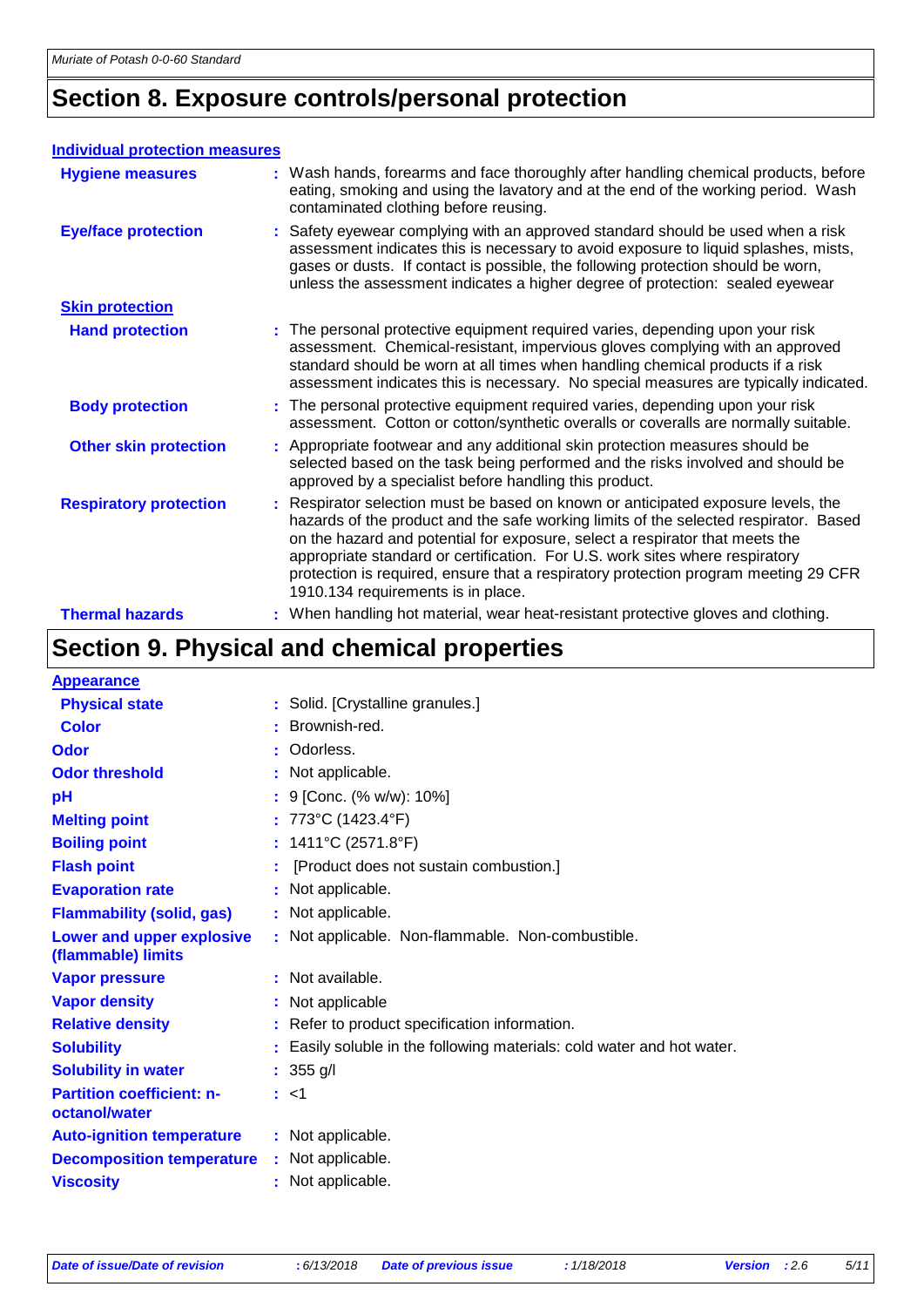# **Section 10. Stability and reactivity**

| <b>Reactivity</b>                                   | : Not considered to be reactive according to our database.                                                                                                                                                                                                                   |
|-----------------------------------------------------|------------------------------------------------------------------------------------------------------------------------------------------------------------------------------------------------------------------------------------------------------------------------------|
| <b>Chemical stability</b>                           | : The product is stable.                                                                                                                                                                                                                                                     |
| <b>Possibility of hazardous</b><br><b>reactions</b> | : Under normal conditions of storage and use, hazardous reactions will not occur.                                                                                                                                                                                            |
| <b>Conditions to avoid</b>                          | : Absorbs moisture on long-term storage under high humidity conditions. Store in a<br>well-ventilated, dry place. Protect from moisture. May form steep piles that can<br>collapse without warning when stored in bulk. Avoid forming steep slopes when<br>removing product. |
| <b>Incompatible materials</b>                       | : No specific data.                                                                                                                                                                                                                                                          |
| <b>Hazardous decomposition</b><br>products          | : Under normal conditions of storage and use, hazardous decomposition products<br>should not be produced.                                                                                                                                                                    |
|                                                     |                                                                                                                                                                                                                                                                              |

### **Section 11. Toxicological information**

#### **Information on toxicological effects**

| <b>Acute toxicity</b>                 |                        |                |                          |                 |
|---------------------------------------|------------------------|----------------|--------------------------|-----------------|
| <b>Product/ingredient name</b>        | <b>Result</b>          | <b>Species</b> | <b>Dose</b>              | <b>Exposure</b> |
| Potassium chloride<br>Sodium chloride | LD50 Oral<br>LD50 Oral | l Rat<br>Rat   | 2600 mg/kg<br>3000 mg/kg | -               |

#### **Conclusion/Summary :** No known significant effects or critical hazards.

#### **Irritation/Corrosion**

| <b>Product/ingredient name</b> | <b>⊟Result</b> | <b>Species</b> | <b>Score</b> | <b>Exposure</b>                     | <b>Observation</b> |
|--------------------------------|----------------|----------------|--------------|-------------------------------------|--------------------|
| Potassium chloride             | Eves           | Rabbit         |              | $ 24$ hours 500 $ $ -<br>milligrams |                    |
| Sodium chloride                | Eves           | Rabbit         |              |                                     |                    |

**Conclusion/Summary**

- **Skin** : No known significant effects or critical hazards.
	-

**Eyes** : No significant irritation expected other than possible mechanical irritation.

**Respiratory :** No known significant effects or critical hazards.

**Sensitization**

Not available.

#### **Conclusion/Summary**

**Skin :** No known significant effects or critical hazards.

**Respiratory :** No known significant effects or critical hazards.

#### **Mutagenicity**

| <b>Product/ingredient name</b>             | <b>Test</b> | <b>Experiment</b>                                                                        | <b>Result</b>        |
|--------------------------------------------|-------------|------------------------------------------------------------------------------------------|----------------------|
| l Potassium chloride<br>Potassium chloride |             | Subject: Bacteria<br>Experiment: In vivo<br>Subject: Mammalian-Animal<br>l Cell: Somatic | Negative<br>Negative |

**Conclusion/Summary :** Not mutagenic in Ames test.

#### **Carcinogenicity**

| <b>Product/ingredient name</b>          | <b>Besult</b>                                                 | <b>Species</b>           | <b>Dose</b> | <b>Exposure</b> |
|-----------------------------------------|---------------------------------------------------------------|--------------------------|-------------|-----------------|
| Potassium chloride<br>l Sodium chloride | Negative - Oral - TDLo<br><sup>1</sup> Negative - Oral - TDLo | Rat - Male<br>Rat - Male | 1820 mg/kg  |                 |

*Date of issue/Date of revision* **:** *6/13/2018 Date of previous issue : 1/18/2018 Version : 2.6 6/11*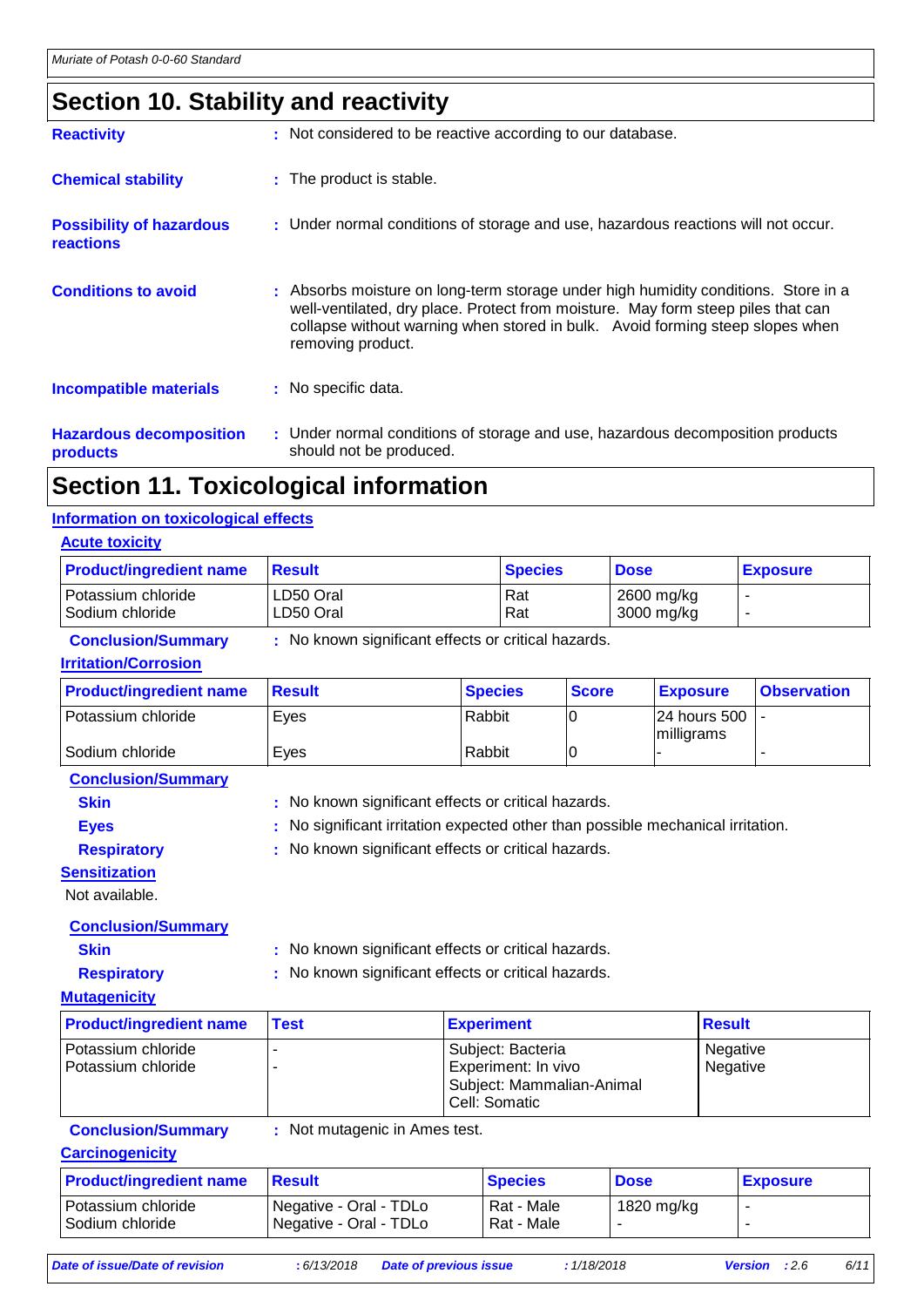# **Section 11. Toxicological information**

**Reproductive toxicity**

Not available.

**Conclusion/Summary** : No evidence of risk to humans. No known significant effects or critical hazards.

**Conclusion/Summary :** No known significant effects or critical hazards.

#### **Teratogenicity**

| <b>Product/ingredient name</b> | <b>Besult</b>   | <b>Species</b> | <b>Dose</b>          | <b>Exposure</b> |
|--------------------------------|-----------------|----------------|----------------------|-----------------|
| Potassium chloride             | Negative - Oral | Rat - Female   | $310 \text{ ma/m}^3$ |                 |

**Conclusion/Summary :** No known significant effects or critical hazards.

#### **Specific target organ toxicity (single exposure)**

Not available.

**Specific target organ toxicity (repeated exposure)**

Not available.

#### **Aspiration hazard**

Not available.

| <b>Information on the likely</b> | : Routes of entry anticipated: Oral, Inhalation. |
|----------------------------------|--------------------------------------------------|
|                                  |                                                  |

#### **routes of exposure Potential acute health effects**

| I VIVIIIIUI UVUIV HVUIIII VIIVVIV |                                                                                        |
|-----------------------------------|----------------------------------------------------------------------------------------|
| Eye contact                       | : May cause irritation due to mechanical action.                                       |
| <b>Inhalation</b>                 | : No known significant effects or critical hazards.                                    |
| <b>Skin contact</b>               | : Inorganic salt. Prolonged or repeated exposure may dry the skin, causing irritation. |
| <b>Ingestion</b>                  | : No known significant effects or critical hazards.                                    |

#### **Symptoms related to the physical, chemical and toxicological characteristics**

| <b>Eye contact</b>  | : Adverse symptoms may include the following:<br>pain or irritation<br>watering<br>redness |
|---------------------|--------------------------------------------------------------------------------------------|
| <b>Inhalation</b>   | : No specific data.                                                                        |
| <b>Skin contact</b> | : Adverse symptoms may include the following:<br>dryness<br>redness<br>cracking            |
| <b>Ingestion</b>    | No specific data.                                                                          |

#### **Delayed and immediate effects and also chronic effects from short and long term exposure**

| <b>Short term exposure</b>                        |                                                     |  |
|---------------------------------------------------|-----------------------------------------------------|--|
| <b>Potential immediate</b><br>effects             | $\cdot$ Not available.                              |  |
| <b>Potential delayed effects</b>                  | : Not available.                                    |  |
| Long term exposure                                |                                                     |  |
| <b>Potential immediate</b><br>effects             | : Not available.                                    |  |
| <b>Potential delayed effects : Not available.</b> |                                                     |  |
| <b>Potential chronic health effects</b>           |                                                     |  |
| <b>Conclusion/Summary</b>                         | : Not considered to be toxic to humans.             |  |
| <b>General</b>                                    | : No known significant effects or critical hazards. |  |
| <b>Carcinogenicity</b>                            | : No known significant effects or critical hazards. |  |
|                                                   |                                                     |  |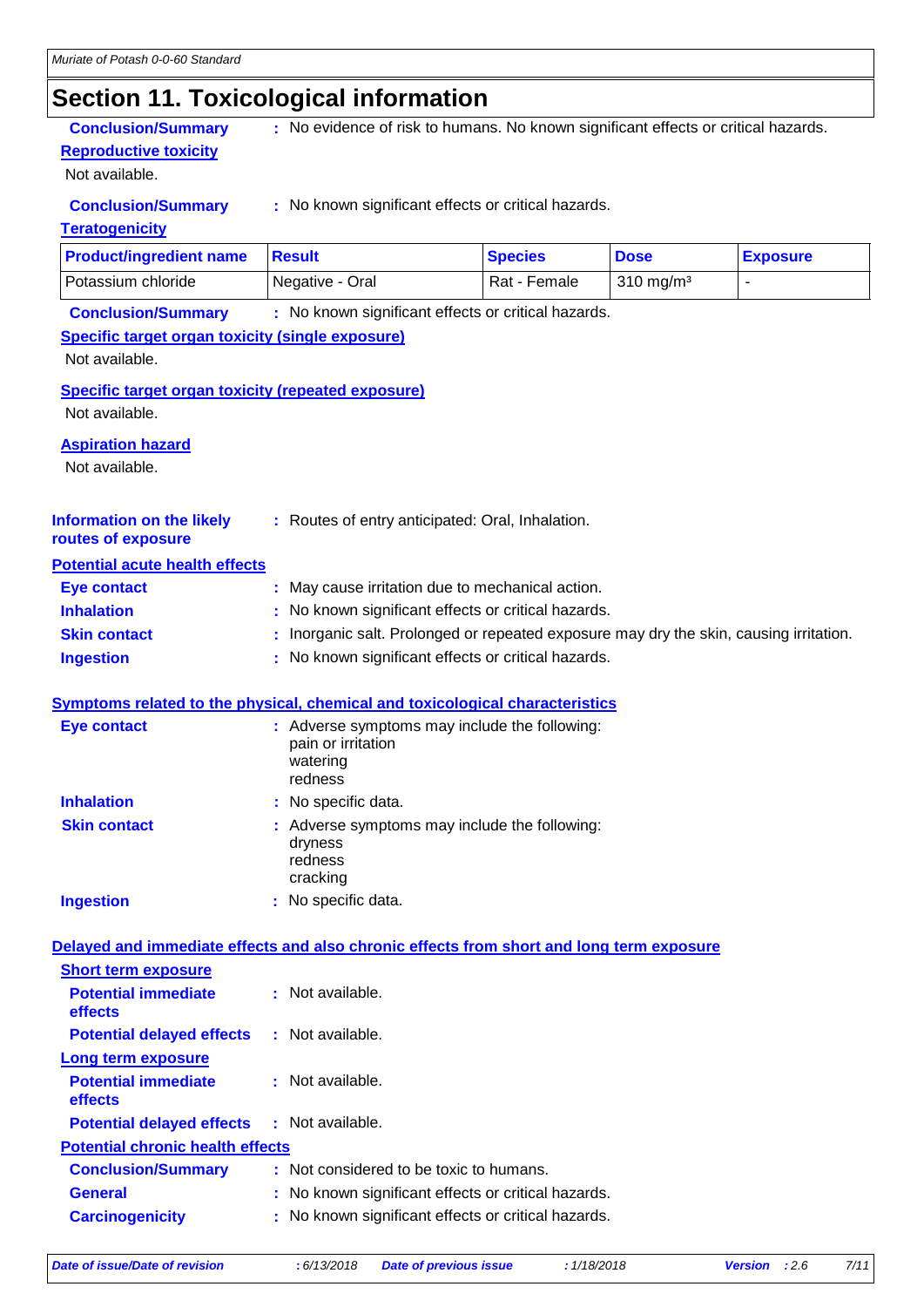## **Section 11. Toxicological information**

**Toxicity**

- **Mutagenicity** : No known significant effects or critical hazards.
- **Teratogenicity :** No known significant effects or critical hazards.
- **Developmental effects :** No known significant effects or critical hazards.
- **Fertility effects** : No known significant effects or critical hazards.

# **Section 12. Ecological information**

| <b>TOXICITY</b>                |                                                                         |                                                                    |                      |
|--------------------------------|-------------------------------------------------------------------------|--------------------------------------------------------------------|----------------------|
| <b>Product/ingredient name</b> | <b>Result</b>                                                           | <b>Species</b>                                                     | <b>Exposure</b>      |
| Potassium chloride             | Acute EC50 1337000 µg/l Fresh water                                     | Algae - Navicula seminulum                                         | 96 hours             |
|                                | Acute LC50 30.1 mg/l Fresh water                                        | Daphnia - Moinodaphnia                                             | 48 hours             |
|                                |                                                                         | macleayi - Neonate                                                 |                      |
|                                | Acute EC50 9.24 g/L Fresh water                                         | Algae - Desmodesmus                                                | 72 hours             |
|                                |                                                                         | subspicatus                                                        |                      |
|                                | Acute EC50 83000 µg/l Fresh water                                       | Daphnia - Daphnia magna                                            | 48 hours             |
|                                | Acute LC50 9.68 mg/l Fresh water                                        | Crustaceans - Pseudosida                                           | 48 hours             |
|                                |                                                                         | ramosa - Neonate                                                   |                      |
|                                | Acute LC50 435000 µg/l Fresh water                                      | Fish - Gambusia affinis - Adult                                    | 96 hours             |
|                                | Chronic NOEC 240.45 mg/l Marine                                         | Crustaceans - Americamysis                                         | 48 hours             |
|                                | water                                                                   | bahia                                                              |                      |
| Sodium chloride                | Acute EC50 2430000 µg/l Fresh water                                     | Algae - Navicula seminulum                                         | 96 hours             |
|                                | Acute EC50 28.85 mg/dm3 Fresh water                                     | Algae - Pseudokirchneriella                                        | 72 hours             |
|                                |                                                                         | subcapitata                                                        |                      |
|                                | Acute EC50 519.6 mg/l Fresh water                                       | Crustaceans - Cypris                                               | 48 hours             |
|                                |                                                                         | subglobosa                                                         |                      |
|                                | Acute IC50 6.87 g/L Fresh water                                         | Aquatic plants - Lemna minor                                       | 96 hours             |
|                                | Acute LC50 1661 mg/l Fresh water<br>Acute LC50 1000000 µg/l Fresh water | Daphnia - Daphnia magna<br>Fish - Morone saxatilis - Larvae        | 48 hours<br>96 hours |
|                                | Chronic LC10 781 mg/l Fresh water                                       |                                                                    | 3 weeks              |
|                                |                                                                         | Crustaceans - Hyalella azteca -<br>Juvenile (Fledgling, Hatchling, |                      |
|                                |                                                                         | Weanling)                                                          |                      |
|                                | Chronic NOEC 6 g/L Fresh water                                          | Aquatic plants - Lemna minor                                       | 96 hours             |
|                                | Chronic NOEC 0.314 g/L Fresh water                                      | Daphnia - Daphnia pulex                                            | 21 days              |
|                                | Chronic NOEC 100 mg/l Fresh water                                       | Fish - Gambusia holbrooki -                                        | 8 weeks              |
|                                |                                                                         | Adult                                                              |                      |
|                                |                                                                         |                                                                    |                      |

**Conclusion/Summary :** No known significant effects or critical hazards.

#### **Persistence and degradability**

| <b>Product/ingredient name</b> | <b>Aquatic half-life</b> | <b>Photolysis</b> | Biodegradability |
|--------------------------------|--------------------------|-------------------|------------------|
| Potash, Granular, 0-0-60       |                          |                   | Readily          |

#### **Bioaccumulative potential**

| <b>Product/ingredient name</b> | $\mathsf{LogP}_\mathsf{ow}$ | <b>BCF</b> | <b>Potential</b> |
|--------------------------------|-----------------------------|------------|------------------|
| Potash, Granular, 0-0-60       |                             |            | low              |

#### **Mobility in soil**

**:** Not available.

```
coefficient (Koc)
```
**Soil/water partition** 

**Other adverse effects** : No known significant effects or critical hazards.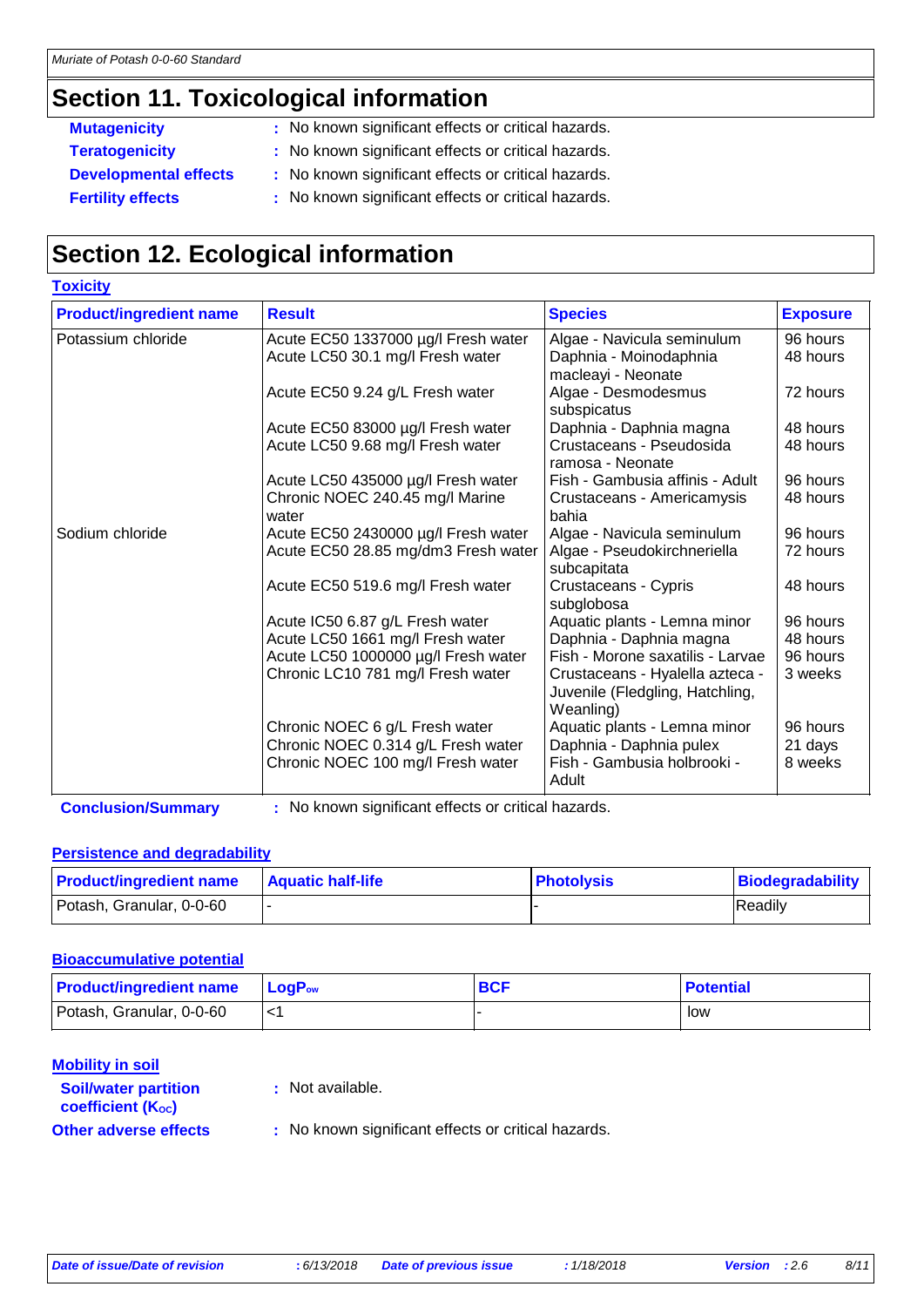### **Section 13. Disposal considerations**

#### **Disposal methods :**

The generation of waste should be avoided or minimized wherever possible. Disposal of this product, solutions and any by-products should at all times comply with the requirements of environmental protection and waste disposal legislation and any regional local authority requirements. Dispose of surplus and nonrecyclable products via a licensed waste disposal contractor. Waste should not be disposed of untreated to the sewer unless fully compliant with the requirements of all authorities with jurisdiction. Waste packaging should be recycled. Avoid dispersal of spilled material and runoff and contact with soil, waterways, drains and sewers.

|                                         | <b>TDG</b><br><b>Classification</b>                                                                                         | <b>DOT</b><br><b>Classification</b> | <b>Mexico</b><br><b>Classification</b> | <b>IMDG</b>    | <b>IATA</b>    |
|-----------------------------------------|-----------------------------------------------------------------------------------------------------------------------------|-------------------------------------|----------------------------------------|----------------|----------------|
| <b>UN number</b>                        | Not regulated.                                                                                                              | Not regulated.                      | Not regulated.                         | Not regulated. | Not regulated. |
| <b>UN proper</b><br>shipping name       |                                                                                                                             |                                     | $\blacksquare$                         |                |                |
| <b>Transport</b><br>hazard class(es)    |                                                                                                                             |                                     | $\blacksquare$                         |                |                |
| <b>Packing group</b>                    |                                                                                                                             |                                     | $\blacksquare$                         |                |                |
| <b>Environmental</b><br>hazards         | No.                                                                                                                         | No.                                 | No.                                    | No.            | No.            |
| <b>Additional</b><br><b>information</b> | - Classification per<br>the current<br>revision,<br>Transportation of<br>Dangerous Goods<br>Regulation, Part 2,<br>Sec 2.3. |                                     |                                        |                |                |

**Special precautions for user** : Transport within user's premises: always transport in closed containers that are upright and secure. Ensure that persons transporting the product know what to do in the event of an accident or spillage.

**Transport in bulk according to Annex II of MARPOL and the IBC Code :** Not available.

### **Section 15. Regulatory information**

#### **Canadian lists**

| <b>Canadian NPRI</b>                                         | : None of the components are listed.                                       |
|--------------------------------------------------------------|----------------------------------------------------------------------------|
| <b>CEPA Toxic substances</b>                                 | : None of the components are listed.                                       |
| <b>Canada inventory</b>                                      | : This material is listed or exempted.                                     |
| <b>International regulations</b>                             |                                                                            |
|                                                              | <b>Chemical Weapon Convention List Schedules I, II &amp; III Chemicals</b> |
| Not listed.                                                  |                                                                            |
| <b>Montreal Protocol (Annexes A, B, C, E)</b>                |                                                                            |
| Not listed.                                                  |                                                                            |
| <b>Stockholm Convention on Persistent Organic Pollutants</b> |                                                                            |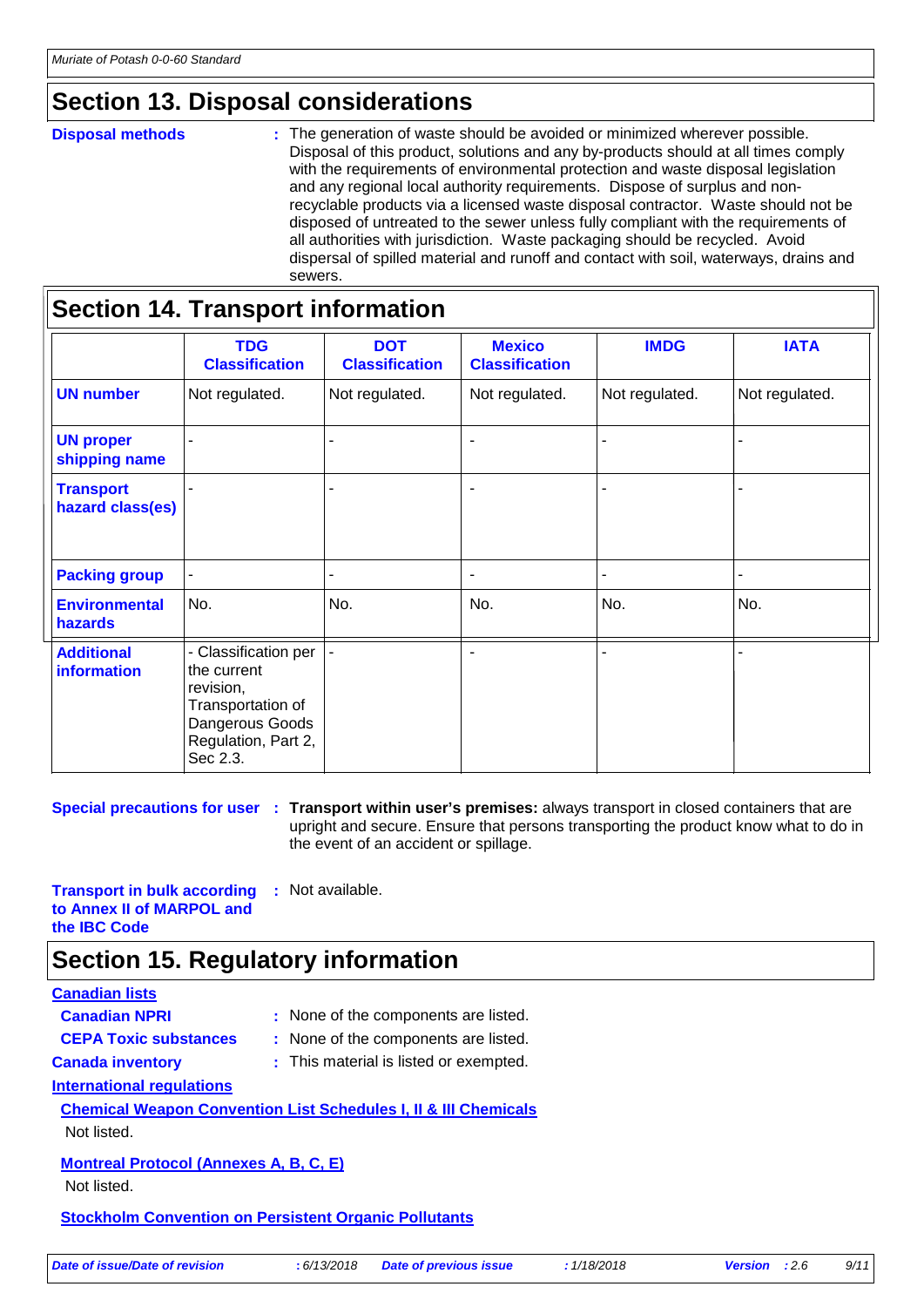# **Section 15. Regulatory information**

#### Not listed.

#### **Rotterdam Convention on Prior Informed Consent (PIC)** Not listed.

### **UNECE Aarhus Protocol on POPs and Heavy Metals**

Not listed.

| <b>Inventory list</b>                                          |                                                                            |
|----------------------------------------------------------------|----------------------------------------------------------------------------|
| <b>Australia</b>                                               | : This material is listed or exempted.                                     |
| <b>China</b>                                                   | This material is listed or exempted.                                       |
| <b>Europe</b>                                                  | This material is listed or exempted.                                       |
| <b>Japan</b>                                                   | This material is listed or exempted.                                       |
| <b>Malaysia</b>                                                | Not determined.                                                            |
| <b>New Zealand</b>                                             | This material is listed or exempted.                                       |
| <b>Philippines</b>                                             | This material is listed or exempted.                                       |
| <b>Republic of Korea</b>                                       | This material is listed or exempted.                                       |
| <b>Taiwan</b>                                                  | Not determined.                                                            |
| <b>Turkey</b>                                                  | Not determined.                                                            |
| <b>U.S. Federal Regulations:</b>                               | : TSCA 8(a) CDR Exempt/Partial exemption: Not determined                   |
| <b>Clean Air Act Section 112</b>                               | TSCA 8(b) inventory:: This material is listed or exempted.<br>: Not listed |
| (b) Hazardous Air<br><b>Pollutants (HAPs)</b>                  |                                                                            |
| <b>Clean Air Act Section 602</b><br><b>Class I Substances</b>  | : Not listed                                                               |
| <b>Clean Air Act Section 602</b><br><b>Class II Substances</b> | : Not listed                                                               |
| <b>DEA List I Chemicals</b><br>(Precursor Chemicals)           | : Not listed                                                               |
| <b>DEA List II Chemicals</b><br><b>(Essential Chemicals)</b>   | : Not listed                                                               |
|                                                                | <b>SARA 302/304 Composition/information on ingredients</b>                 |
| <b>SARA 304 RQ</b>                                             | : Not applicable.                                                          |
| <b>SARA 311/312</b>                                            |                                                                            |
| <b>Classification</b>                                          | : Not applicable.                                                          |
| <b>State regulations</b>                                       |                                                                            |
| <b>Massachusetts</b>                                           | : None of the components are listed.                                       |
| <b>New York</b>                                                | : None of the components are listed.                                       |
| <b>New Jersey</b>                                              | : None of the components are listed.                                       |
| <b>Pennsylvania</b>                                            | : None of the components are listed.                                       |
| <b>California Prop. 65</b>                                     | : Not listed.                                                              |
| Continue dC, Other information                                 |                                                                            |

### **Section 16. Other information**

| <b>History</b>                                                                         |                 |                               |             |                        |       |
|----------------------------------------------------------------------------------------|-----------------|-------------------------------|-------------|------------------------|-------|
| Date of issue/Date of<br>revision                                                      | $\pm$ 6/13/2018 |                               |             |                        |       |
| Date of previous issue                                                                 | : 1/18/2018     |                               |             |                        |       |
| <b>Version</b>                                                                         | : 2.6           |                               |             |                        |       |
| $\triangledown$ Indicates information that has changed from previously issued version. |                 |                               |             |                        |       |
| Date of issue/Date of revision                                                         | : 6/13/2018     | <b>Date of previous issue</b> | : 1/18/2018 | <b>Version</b> : $2.6$ | 10/11 |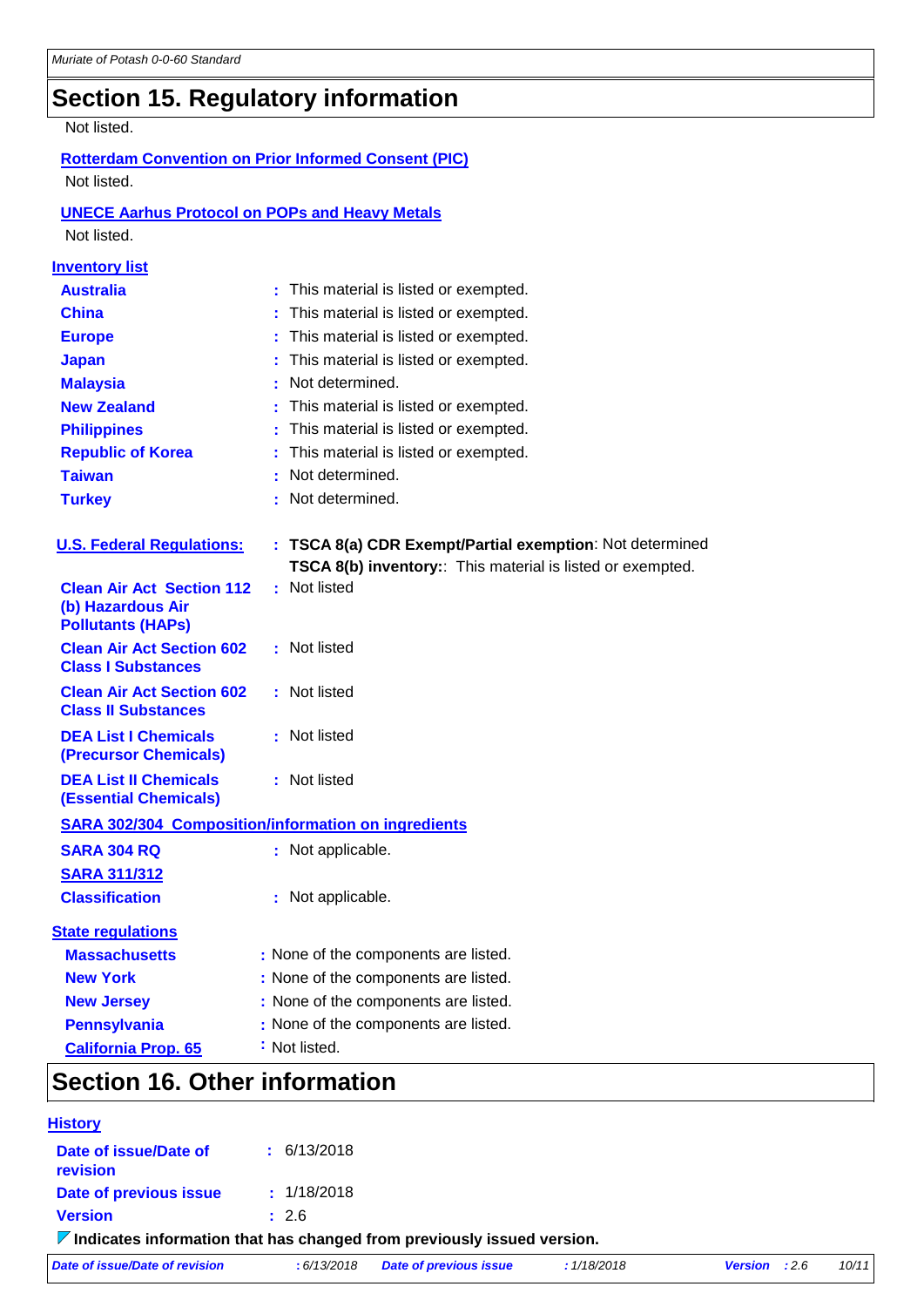### **Section 16. Other information**

| <b>Key to abbreviations</b> | $:$ ATE = Acute Toxicity Estimate<br><b>BCF</b> = Bioconcentration Factor<br>GHS = Globally Harmonized System of Classification and Labelling of Chemicals<br>IATA = International Air Transport Association<br>IBC = Intermediate Bulk Container<br><b>IMDG</b> = International Maritime Dangerous Goods<br>LogPow = logarithm of the octanol/water partition coefficient<br>MARPOL = International Convention for the Prevention of Pollution From Ships,<br>1973 as modified by the Protocol of 1978. ("Marpol" = marine pollution)<br>$UN = United Nations$ |
|-----------------------------|-----------------------------------------------------------------------------------------------------------------------------------------------------------------------------------------------------------------------------------------------------------------------------------------------------------------------------------------------------------------------------------------------------------------------------------------------------------------------------------------------------------------------------------------------------------------|
|                             | HPR = Hazardous Products Regulations                                                                                                                                                                                                                                                                                                                                                                                                                                                                                                                            |

#### **Procedure used to derive the classification**

|                   | <b>Classification</b> | <b>Justification</b> |
|-------------------|-----------------------|----------------------|
| Not classified.   |                       |                      |
| <b>References</b> | Not available.        |                      |

#### **Notice to reader**

#### **DISCLAIMER AND LIMITATION OF LIABILITY**

**The information and recommendations contained in this Safety Data Sheet ("SDS") relate only to the specific material referred to herein (the "Material") and do not relate to the use of such Material in combination with any other material or process. The information and recommendations contained herein are believed to be current and correct as of the date of this SDS. HOWEVER, THE INFORMATION AND RECOMMENDATIONS ARE PRESENTED WITHOUT WARRANTY, REPRESENTATION OR LICENSE OF ANY KIND, EXPRESS OR IMPLIED, WITH RESPECT TO THEIR ACCURACY, CORRECTNESS OR COMPLETENESS, AND THE SELLER, SUPPLIER AND MANUFACTURER OF THE MATERIAL AND THEIR RESPECTIVE AFFILIATES (COLLECTIVELY, THE "SUPPLIER") DISCLAIM ALL LIABILITY FOR RELIANCE ON SUCH INFORMATION AND RECOMMENDATIONS. This SDS is not a guarantee of safety. A buyer or user of the Material (a "Recipient") is responsible for ensuring that it has all current information necessary to safely use the Material for its specific purpose.**

**FURTHERMORE, THE RECIPIENT ASSUMES ALL RISK IN CONNECTION WITH THE USE OF THE MATERIAL. THE RECIPIENT ASSUMES ALL RESPONSIBILITY FOR ENSURING THE MATERIAL IS USED IN A SAFE MANNER IN COMPLIANCE WITH APPLICABLE ENVIRONMENTAL, HEALTH, SAFETY AND SECURITY LAWS, POLICIES AND GUIDELINES. THE SUPPLIER DOES NOT WARRANT THE MERCHANTABILITY OF THE MATERIAL OR THE FITNESS OF THE MATERIAL FOR ANY PARTICULAR USE AND ASSUMES NO RESPONSIBILITY FOR INJURY OR DAMAGE CAUSED DIRECTLY OR INDIRECTLY BY OR RELATED TO THE USE OF THE MATERIAL.**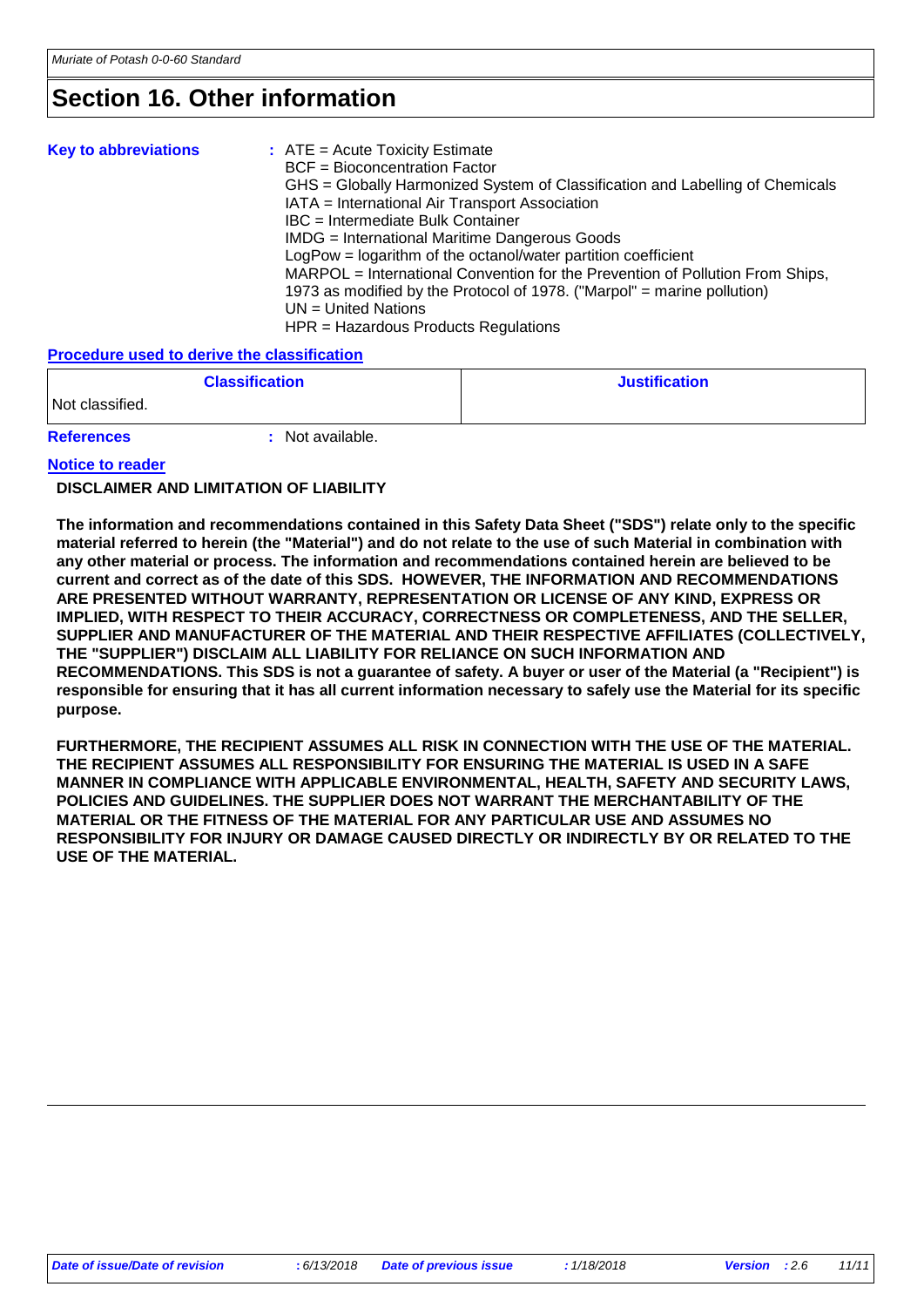

### **Chlorure de Potassium 0-0-60 Standard**

### **Section 1. Identification**

| Identificateur de produit                | : Chlorure de Potassium 0-0-60 Standard                                                     |
|------------------------------------------|---------------------------------------------------------------------------------------------|
| <b>Autres movens</b><br>d'identification | : Code du produit: 2002-25780<br>$N^{\circ}$ d'historique des fiches toxicologiques : 14083 |
| <b>Type de produit</b>                   | : Solide.                                                                                   |

#### **Utilisations pertinentes identifiées de la substance ou du mélange et utilisations non recommandées**

| Utilisations identifiées                                                                  |                                                                                                                                                                                                                                                                                                                  |               |  |
|-------------------------------------------------------------------------------------------|------------------------------------------------------------------------------------------------------------------------------------------------------------------------------------------------------------------------------------------------------------------------------------------------------------------|---------------|--|
|                                                                                           | Fertilisant. Fabrication de produits chimiques. Fabrication de fertilisants spéciaux.                                                                                                                                                                                                                            |               |  |
| Utilisations non recommandées                                                             |                                                                                                                                                                                                                                                                                                                  | <b>Raison</b> |  |
| Ne pas utilisée comme ingrédient dans l'alimentation humaine.                             |                                                                                                                                                                                                                                                                                                                  | lNon autorisé |  |
| Données relatives au<br>fournisseur                                                       | : Agrium Canada Partnership (Une filiale de Nutrien Ltd.)<br>13131 Lake Fraser Drive, S.E.<br>Calgary, Alberta, Canada, T2J 7E8<br>Agrium U.S. Inc. (Une filiale de Nutrien Ltd.)<br>5296 Harvest Lake Drive<br>Loveland, CO 80538<br>Company phone number (North America):<br>1-800-403-2861 (Customer Service) |               |  |
| Numéro de téléphone à<br>composer en cas d'urgence<br>(indiquer les heures de<br>service) | : Mutrien 24 hr numéros de téléphone d'urgence:<br>Anglais:<br>Transport: 1-800-792-8311                                                                                                                                                                                                                         |               |  |

Français ou Espagnol: Transport ou Médical: 1-303-389-1654

Médical: 1-303-389-1653

### **Section 2. Identification des dangers**

| <b>Classement de la</b><br>substance ou du mélange       | : Non classé.                                                                                                                                                                                                                                                                                                                                                                                                                                                  |      |  |  |
|----------------------------------------------------------|----------------------------------------------------------------------------------------------------------------------------------------------------------------------------------------------------------------------------------------------------------------------------------------------------------------------------------------------------------------------------------------------------------------------------------------------------------------|------|--|--|
| <b>Statut OSHA/HCS</b>                                   | : Alors que ce produit n'est pas considéré dangereux selon la norme OSHA sur la<br>communication de renseignements à l'égard des matières dangereuses (29 CFR<br>1910.1200), cette fiche signalétique contient des informations utiles critiques pour<br>une manipulation prudente et une utilisation convenable du produit. Cette fiche<br>signalétique devrait être conservée et mise à la disposition des employés et tout<br>autre utilisateur du produit. |      |  |  |
| <b>Éléments d'étiquetage SGH</b>                         |                                                                                                                                                                                                                                                                                                                                                                                                                                                                |      |  |  |
| Pictogrammes de danger                                   | Not Applicable.                                                                                                                                                                                                                                                                                                                                                                                                                                                |      |  |  |
|                                                          | No Aplicable.                                                                                                                                                                                                                                                                                                                                                                                                                                                  |      |  |  |
|                                                          | Non applicable.                                                                                                                                                                                                                                                                                                                                                                                                                                                |      |  |  |
| <b>Mention d'avertissement</b>                           | : Pas de mention de danger.                                                                                                                                                                                                                                                                                                                                                                                                                                    |      |  |  |
| <b>Mentions de danger</b><br><b>Conseils de prudence</b> | : Aucun effet important ou danger critique connu.                                                                                                                                                                                                                                                                                                                                                                                                              |      |  |  |
| <b>Généralités</b>                                       | : Lire l'étiquette avant utilisation. Tenir hors de portée des enfants. En cas de<br>consultation d'un médecin, garder à disposition le récipient ou l'étiquette.                                                                                                                                                                                                                                                                                              |      |  |  |
| Date d'édition/Date de révision                          | : 6/13/2018<br><b>Date de publication</b><br>: 1/18/2018<br>:2.6<br><b>Version</b><br>précédente                                                                                                                                                                                                                                                                                                                                                               | 1/12 |  |  |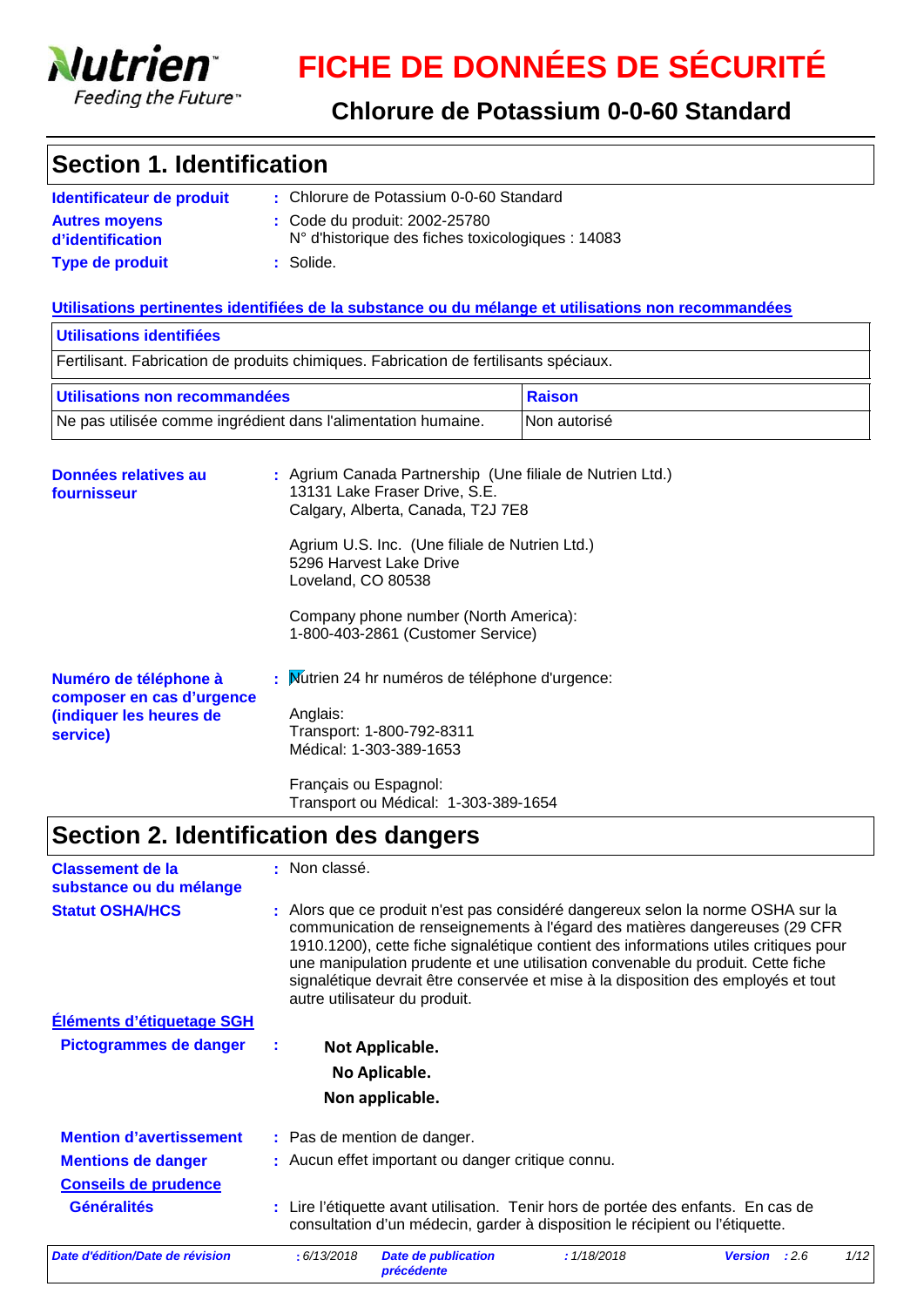## **Section 2. Identification des dangers**

| <b>Prévention</b>                                                        | : Non applicable.                                                                                                                                                                                                                                                                      |
|--------------------------------------------------------------------------|----------------------------------------------------------------------------------------------------------------------------------------------------------------------------------------------------------------------------------------------------------------------------------------|
| <b>Intervention</b>                                                      | : Non applicable.                                                                                                                                                                                                                                                                      |
| <b>Stockage</b>                                                          | : Non applicable.                                                                                                                                                                                                                                                                      |
| <b>Élimination</b>                                                       | : Non applicable.                                                                                                                                                                                                                                                                      |
| Éléments d'une étiquette<br>complémentaire                               | $\pm$ Aucun connu.                                                                                                                                                                                                                                                                     |
| <b>Autres dangers qui ne</b><br>donnent pas lieu à une<br>classification | : La manipulation et/ou la transformation de cette substance peuvent éventuellement<br>générer une poussière capable de provoquer une irritation mécanique des yeux, de<br>la peau, du nez et de la gorge.<br>Le contact avec un produit chaud peut provoquer des brûlures thermiques. |

### **Section 3. Composition/information sur les ingrédients**

| Substance/préparation                       | Substance multi-constituants |            |                        |
|---------------------------------------------|------------------------------|------------|------------------------|
| Nom des ingrédients                         |                              | $\%$ (p/p) | Numéro CAS             |
| Chlorure de potassium<br>Chlorure de sodium |                              | >95<br>-4  | 7447-40-7<br>7647-14-5 |

Toute concentration présentée comme une plage vise à protéger la confidentialité ou est expliquée par une variation entre les lots.

**Dans l'état actuel des connaissances du fournisseur et dans les concentrations d'application, aucun autre ingrédient présent n'est classé comme dangereux pour la santé ou l'environnement, et donc nécessiterait de figurer dans cette section.**

**Les limites d'exposition professionnelle, quand elles sont disponibles, sont énumérées à la section 8.**

### **Section 4. Premiers soins**

#### **Description des premiers soins nécessaires**

| <b>Contact avec les yeux</b> | : Rincer immédiatement les yeux à grande eau, en soulevant de temps en temps les<br>paupières supérieures et inférieures. Enlever les lentilles de contact si usé et si<br>elles peuvent être facilement enlevés. En cas d'irritation, consulter un médecin.                                                                                                                                                                                                                                                                                                                                                             |
|------------------------------|--------------------------------------------------------------------------------------------------------------------------------------------------------------------------------------------------------------------------------------------------------------------------------------------------------------------------------------------------------------------------------------------------------------------------------------------------------------------------------------------------------------------------------------------------------------------------------------------------------------------------|
| <b>Inhalation</b>            | : Transporter la personne à l'air frais. Aucun effet important. Consulter un médecin<br>pour détecter tout signe de respiration sifflante et / ou des difficultés respiratoires.<br>Pour des conseils supplémentaires appeler le numéro d'urgence médicale dans<br>cette FDS ou votre centre antipoison ou un fournisseur de soins médicaux.                                                                                                                                                                                                                                                                             |
| <b>Contact avec la peau</b>  | : Aucun effet important. Rincer les zones affectées avec de l'eau. Enlever les<br>vêtements contaminés, des bijoux et des chaussures. Laver les articles avant de les<br>réutiliser. Obtenir des soins médicaux pour une douleur persistante de la peau ou<br>d'irritation. Pour des conseils supplémentaires appeler le numéro d'urgence<br>médicale dans cette FDS ou votre centre antipoison ou un médecin.                                                                                                                                                                                                           |
| <b>Ingestion</b>             | : Laver la bouche avec de l'eau. Enlever les prothèses dentaires s'il y a lieu. En cas<br>d'ingestion de la matière et si la personne exposée est consciente, lui donner de<br>petites quantités d'eau à boire. Arrêter si la personne se sent malade car des<br>vomissements peuvent être dangereux. Ne pas faire vomir sauf indication contraire<br>émanant du personnel médical. En cas de vomissements, garder la tête basse afin<br>d'éviter la pénétration du vomi dans les poumons. Consulter un médecin si les<br>effets nocifs persistent ou sont graves. Ne rien faire ingérer à une personne<br>inconsciente. |

**Symptômes et effets les plus importants, qu'ils soient aigus ou retardés**

| Effets aigus potentiels sur la santé |                                                                                                              |
|--------------------------------------|--------------------------------------------------------------------------------------------------------------|
| <b>Contact avec les yeux</b>         | : Peut causer l'irritation dûe à action mécanique.                                                           |
| <b>Inhalation</b>                    | : Aucun effet important ou danger critique connu.                                                            |
| <b>Contact avec la peau</b>          | : Sel inorganique. Une exposition prolongée ou répétée peut dessécher la peau,<br>provoquant une irritation. |
| <b>Ingestion</b>                     | : Aucun effet important ou danger critique connu.                                                            |
| Signes/symptômes de surexposition    |                                                                                                              |
| .                                    | 11200222<br>$\cdots$ $\cdots$                                                                                |

*Date d'édition/Date de révision* **:** *6/13/2018 Date de publication précédente : 1/18/2018 Version : 2.6 2/12*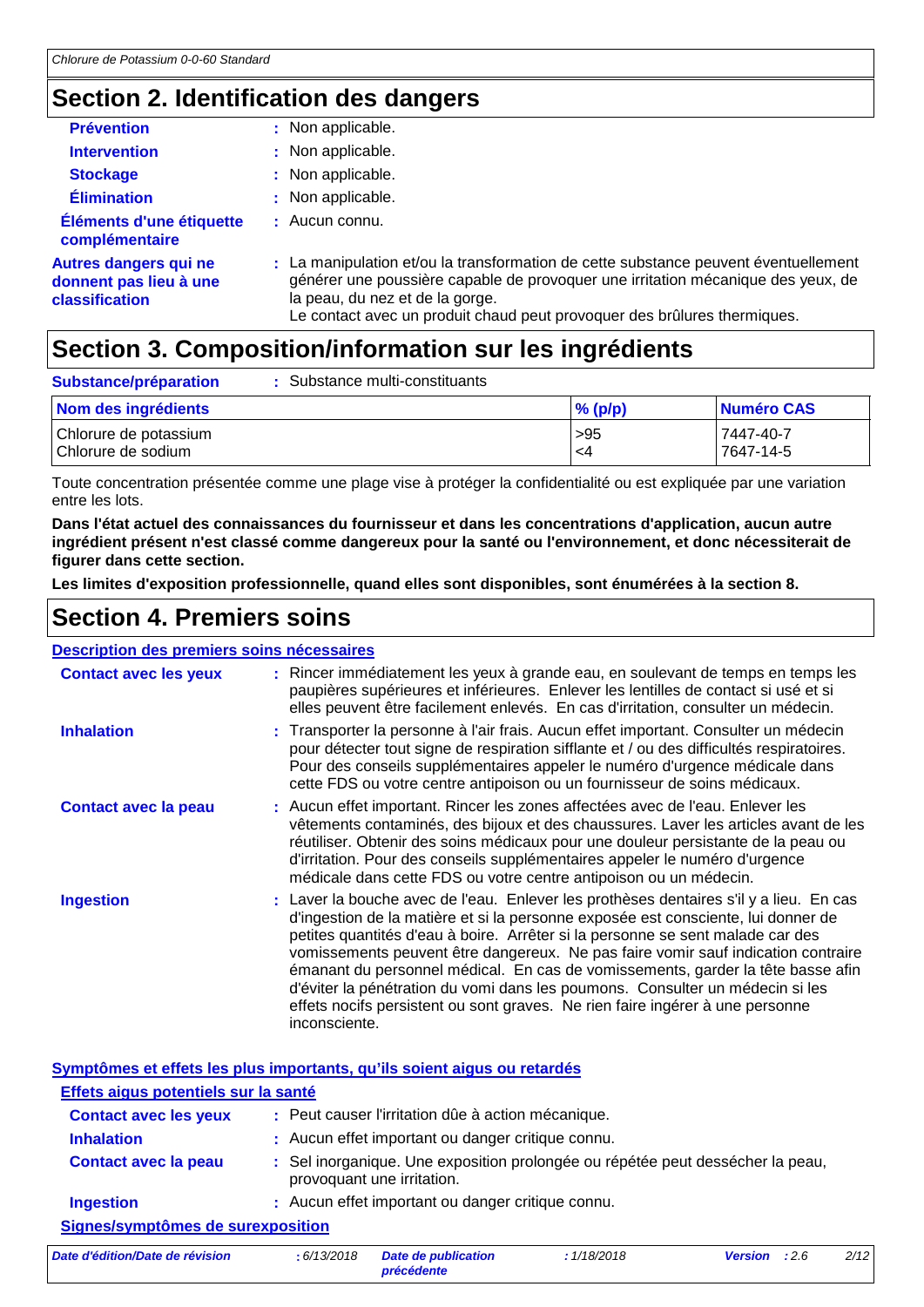### **Section 4. Premiers soins**

| <b>Contact avec les yeux</b>     | Les symptômes néfastes peuvent éventuellement comprendre ce qui suit:<br>douleur ou irritation<br>larmoiement<br>rougeur                                                                                                                                                                                                                                                                                                                                                                                                                                               |
|----------------------------------|------------------------------------------------------------------------------------------------------------------------------------------------------------------------------------------------------------------------------------------------------------------------------------------------------------------------------------------------------------------------------------------------------------------------------------------------------------------------------------------------------------------------------------------------------------------------|
| <b>Inhalation</b>                | : Aucune donnée spécifique.                                                                                                                                                                                                                                                                                                                                                                                                                                                                                                                                            |
| <b>Contact avec la peau</b>      | : Les symptômes néfastes peuvent éventuellement comprendre ce qui suit:<br>sécheresse<br>rougeur<br>gerçure                                                                                                                                                                                                                                                                                                                                                                                                                                                            |
| <b>Ingestion</b>                 | : Aucune donnée spécifique.                                                                                                                                                                                                                                                                                                                                                                                                                                                                                                                                            |
|                                  | Mention de la nécessité d'une prise en charge médicale immédiate ou d'un traitement spécial, si nécessaire                                                                                                                                                                                                                                                                                                                                                                                                                                                             |
| Note au médecin traitant         | : Traitement symptomatique requis. Contactez le spécialiste en traitement de poison<br>immédiatement si de grandes quantités ont été ingérées ou inhalées. En cas<br>d'inhalation de produits de décomposition dans un feu, des symptômes peuvent se<br>manifester à retardement. La personne exposée peut nécessiter une surveillance<br>médicale pendant 48 heures. Pour professionnel, multilingue, assistance médicale,<br>en cas d'urgence médicale impliquant des produits Nutrien, téléphoner à Nutrien<br>mondiale 24 heures Numéro d'urgence: 1-303-389-1654. |
| <b>Traitements particuliers</b>  | : Pas de traitement particulier. Traitement symptomatique requis.                                                                                                                                                                                                                                                                                                                                                                                                                                                                                                      |
| <b>Protection des sauveteurs</b> | : Aucune initiative ne doit être prise qui implique un risque individuel ou en l'absence<br>de formation appropriée. La réanimation des patients d'exposition orale bouche-à-<br>bouche est pas recommandé. Des secouristes avec des vêtements contaminés                                                                                                                                                                                                                                                                                                              |

doivent être décontaminés adéquatement.

#### **Voir Information toxicologique (section 11)**

# **Section 5. Mesures à prendre en cas d'incendie**

| <b>Moyens d'extinction</b>                                                                          |                                                                                                                                                                                                                                     |
|-----------------------------------------------------------------------------------------------------|-------------------------------------------------------------------------------------------------------------------------------------------------------------------------------------------------------------------------------------|
| <b>Agents extincteurs</b><br>appropriés                                                             | : Ininflammable. Produit incombustible. Employer un agent extincteur qui convient<br>aux feux environnants.                                                                                                                         |
| <b>Agents extincteurs</b><br><b>inappropriés</b>                                                    | : Aucun connu.                                                                                                                                                                                                                      |
| Dangers spécifiques du<br>produit                                                                   | : Aucun risque spécifique d'incendie ou d'explosion.                                                                                                                                                                                |
| <b>Produit de décomposition</b><br>thermique dangereux                                              | : Non applicable.                                                                                                                                                                                                                   |
| Mesures spéciales de<br>protection pour les<br>pompiers                                             | : En présence d'incendie, circonscrire rapidement le site en évacuant toute personne<br>se trouvant près des lieux de l'accident. Ne prendre aucune mesure impliquant un<br>risque personnel ou en l'absence de formation adéquate. |
| <b>Équipement de protection</b><br>spécial pour le personnel<br>préposé à la lutte contre le<br>feu | : Il est impératif que les pompiers portent un équipement de protection adéquat, ainsi<br>qu'un appareil respiratoire autonome (ARA) équipé d'un masque couvre-visage à<br>pression positive.                                       |
| <b>Remarque</b>                                                                                     | : Aucun risque spécifique d'incendie ou d'explosion. Contenez et recueillez l'eau<br>combattait le feu pour traitement plus en retard et disposition.                                                                               |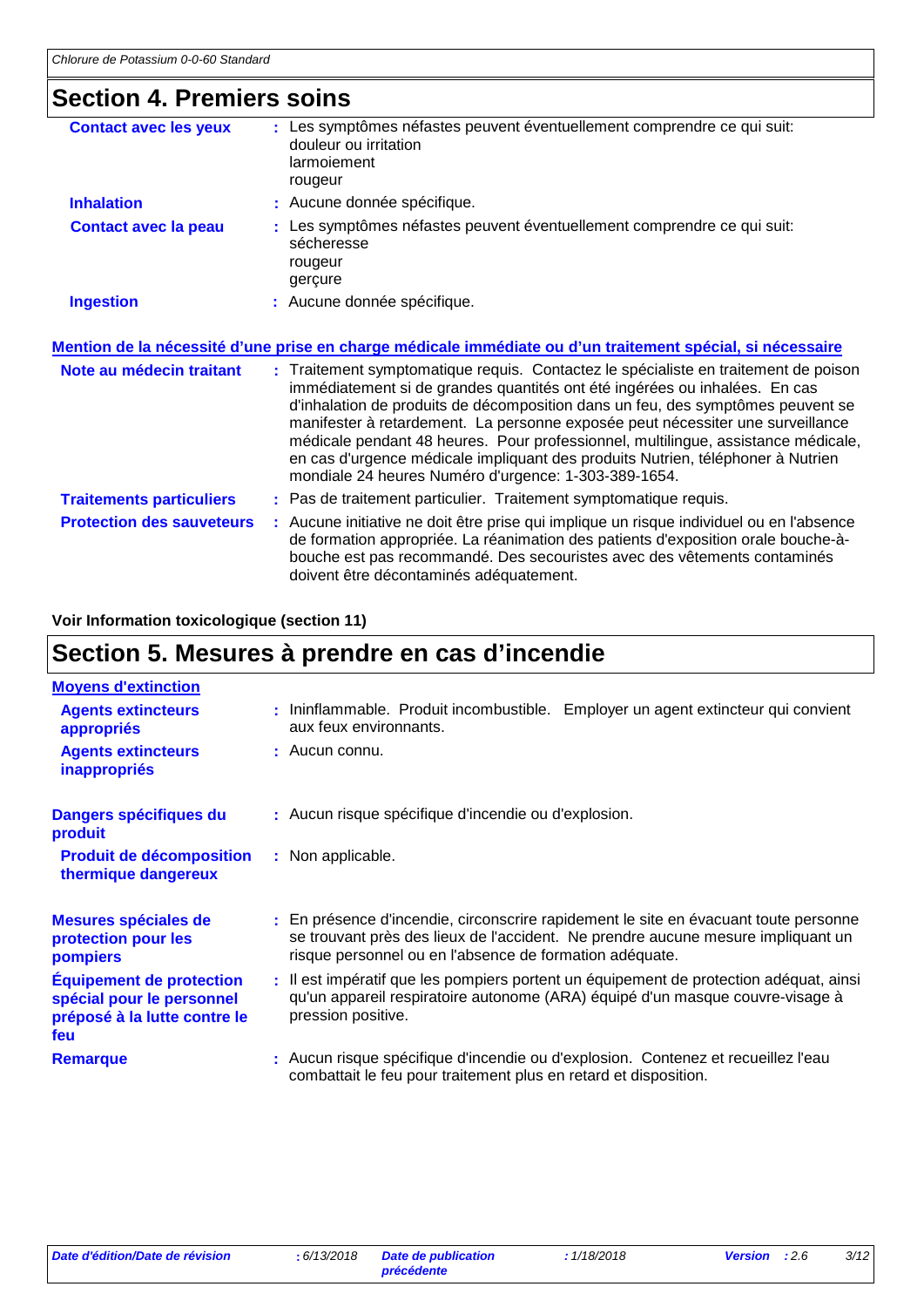# **Section 6. Mesures à prendre en cas de déversement accidentel**

|                                               | Précautions individuelles, équipements de protection et mesures d'urgence                                                                                                                                                                                                             |
|-----------------------------------------------|---------------------------------------------------------------------------------------------------------------------------------------------------------------------------------------------------------------------------------------------------------------------------------------|
| Pour le personnel non<br>affecté aux urgences | : Ne prendre aucune mesure impliquant un risque personnel ou en l'absence de<br>formation adéquate. Empêcher l'accès aux personnes gênantes ou non protégées.<br>Porter un équipement de protection individuelle approprié.                                                           |
| Intervenants en cas<br>d'urgence              | : Si des vêtements spécialisés sont requis pour traiter un déversement, prendre note<br>de tout renseignement donné à la Section 8 sur les matériaux appropriés ou non.<br>Consultez également les renseignements sous « Pour le personnel non affecté aux<br>urgences ».             |
| <b>Précautions</b><br>environnementales       | : Évitez la dispersion des matériaux déversés, ainsi que leur écoulement et tout<br>contact avec le sol, les voies navigables, les drains et les égouts. Avertir les<br>autorités compétentes si le produit a engendré des effets néfastes (égouts, voies<br>navigables, sol ou air). |
|                                               | Méthodes et matériaux pour le confinement et le nettoyage                                                                                                                                                                                                                             |
| Petit déversement                             | : Écarter les conteneurs de la zone de déversement. Utiliser l'équipement approprié<br>de placer la substance déversée dans un récipient pour une réutilisation ou<br>d'élimination.<br>ou<br>Eliminer par l'intermédiaire d'une entreprise spécialisée autorisée.                    |
| <b>Grand déversement</b>                      | : Aucune information additionnelle.                                                                                                                                                                                                                                                   |

# **Section 7. Manutention et stockage**

| Précautions relatives à la sûreté en matière de manutention                       |                                                                                                                                                                                                                                                                                                                                                                                                                                                                                                                                                                                                                                                                                                                                                                                                                                                                                                                                                                                                                                                                                                                                                                                                                                                                                                                                                                                                                                                                                                                                                                                                                                                                                                                                                                                                               |
|-----------------------------------------------------------------------------------|---------------------------------------------------------------------------------------------------------------------------------------------------------------------------------------------------------------------------------------------------------------------------------------------------------------------------------------------------------------------------------------------------------------------------------------------------------------------------------------------------------------------------------------------------------------------------------------------------------------------------------------------------------------------------------------------------------------------------------------------------------------------------------------------------------------------------------------------------------------------------------------------------------------------------------------------------------------------------------------------------------------------------------------------------------------------------------------------------------------------------------------------------------------------------------------------------------------------------------------------------------------------------------------------------------------------------------------------------------------------------------------------------------------------------------------------------------------------------------------------------------------------------------------------------------------------------------------------------------------------------------------------------------------------------------------------------------------------------------------------------------------------------------------------------------------|
| <b>Mesures de protection</b>                                                      | : Revêtir un équipement de protection individuelle approprié (voir Section 8). Ne pas<br>ingérer. Éviter le contact avec les yeux, la peau et les vêtements. Garder dans le<br>conteneur d'origine ou dans un autre conteneur de substitution homologué fabriqué<br>à partir d'un matériau compatible et tenu hermétiquement clos lorsqu'il n'est pas<br>utilisé.                                                                                                                                                                                                                                                                                                                                                                                                                                                                                                                                                                                                                                                                                                                                                                                                                                                                                                                                                                                                                                                                                                                                                                                                                                                                                                                                                                                                                                             |
| <b>Conseils sur l'hygiène</b><br>générale au travail                              | : Les personnes travaillant avec ce produit devraient se laver les mains et la figure<br>avant de manger, boire ou fumer. Retirer les vêtements et l'équipement de<br>protection contaminés avant de pénétrer dans des aires de repas. Consulter<br>également la Section 8 pour d'autres renseignements sur les mesures d'hygiène.                                                                                                                                                                                                                                                                                                                                                                                                                                                                                                                                                                                                                                                                                                                                                                                                                                                                                                                                                                                                                                                                                                                                                                                                                                                                                                                                                                                                                                                                            |
| Conditions de sûreté en<br>matière de stockage, y<br>compris les incompatibilités | : Stocker conformément à la réglementation locale. Peut former des piles abruptes<br>qui peuvent s'effondrer sans préavis lorsqu'elles sont transportées ou entreposées<br>en vrac. Cela peut endommager l'équipement et mettre en danger les travailleurs.<br>Le risque de formation de falaises et d'effondrement soudain augmente si le produit<br>est chargé ou stocké à chaud ou dans des conditions d'humidité élevée. Evitez<br>toute formation de pentes raides lors du retrait du produit. Si le produit a cliffé, ou a<br>adhéré de la stockage ou au conteneur de transport, rester hors de la zone de<br>danger potentiel dans le cas où le matériau s'effondre. Ne pas entrer dans les bacs,<br>les wagons ou les camions sans procéder à une évaluation des risques et<br>seulement après avoir respecté toutes les exigences relatives à l'espace confiné.<br>Assurez-vous de prendre en compte les exigences de protection contre les chutes<br>et de veiller à ce que l'équipement mobile ne bouge pas. Desserrez avec précaution<br>le produit fixé de l'extérieur du conteneur en utilisant des vibrations mécaniques,<br>des marteaux ou d'autres dispositifs.<br>Veiller à ce que les sacs en vrac, ou de petits paquets, stockés dans les niveaux<br>sont empilés, palettisés, bloqué, interverrouillé, ou autrement fixé à empêcher le<br>glissement, de roulement, ou l'effondrement. Faites preuve de prudence lors de<br>l'ouverture camion ou le wagon portes en tant que produit peut avoir décalés<br>pendant le transport.<br>Doit être stocké dans un endroit sec. Absorbe l'humidité sur le stockage à long<br>terme dans des conditions d'humidité élevée. Conserver à l'écart des matières<br>incompatibles (voir la section 10). Lorsque le produit est entreposé dans des |
| Date d'édition/Date de révision                                                   | : 6/13/2018<br><b>Date de publication</b><br>: 1/18/2018<br>Version : 2.6<br>4/12<br>précédente                                                                                                                                                                                                                                                                                                                                                                                                                                                                                                                                                                                                                                                                                                                                                                                                                                                                                                                                                                                                                                                                                                                                                                                                                                                                                                                                                                                                                                                                                                                                                                                                                                                                                                               |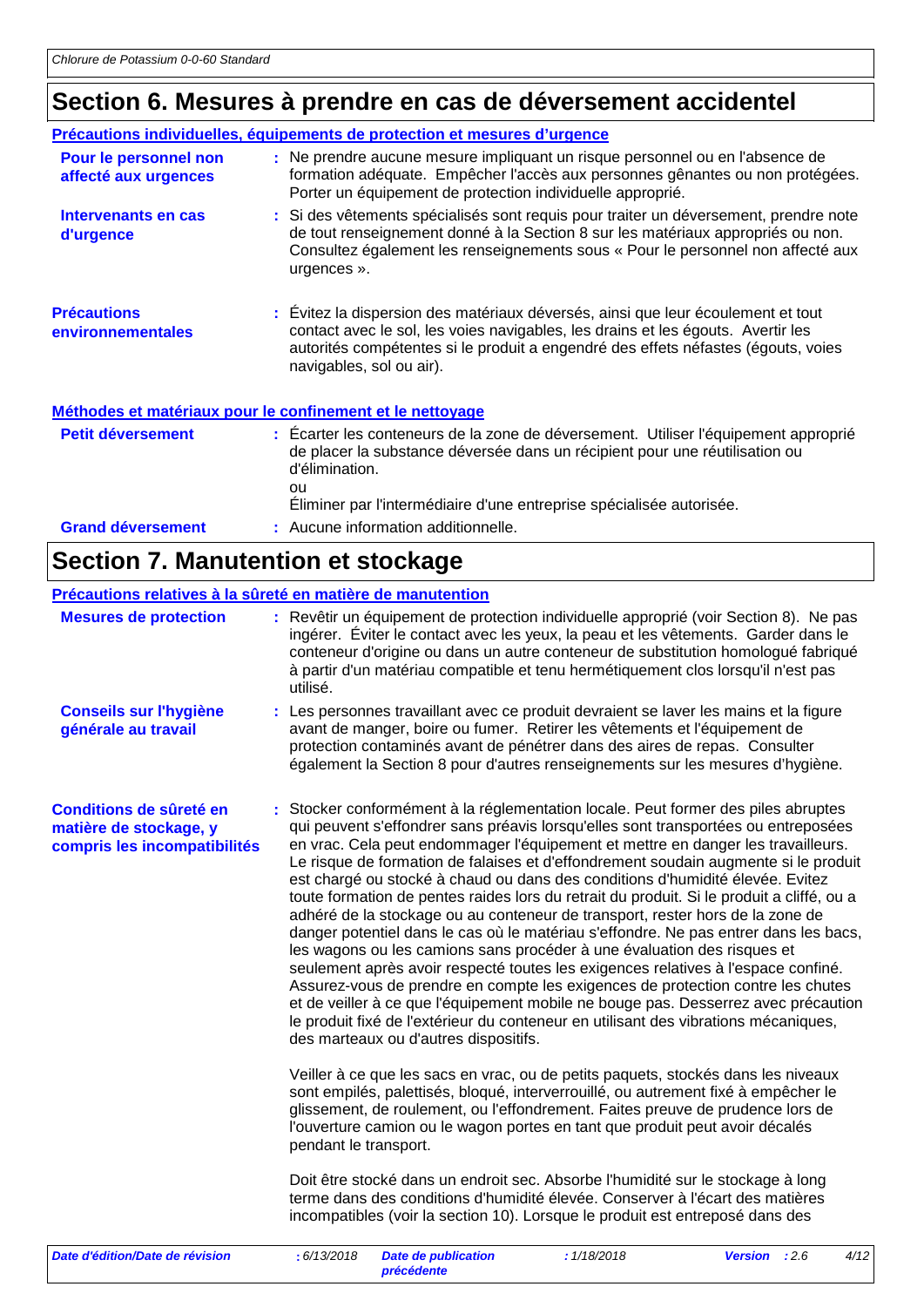### **Section 7. Manutention et stockage**

contenants pouvant être fermés, garder le contenant hermétiquement fermé et scellé jusqu'au moment de l'utilisation. Les récipients scellables qui ont été ouverts doivent être soigneusement refermés et maintenus en position verticale pour éviter les fuites. Ne pas stocker dans des contenants non étiquetés.

### **Section 8. Contrôle de l'exposition/protection individuelle**

#### **Paramètres de contrôle**

**Limites d'exposition professionnelle**

| Nom des ingrédients                                       |   |              |                                                       | <b>Limites d'exposition</b>                                                                                                                                                                                                                                                                                                                                                                                                                                                                                                               |                |      |      |
|-----------------------------------------------------------|---|--------------|-------------------------------------------------------|-------------------------------------------------------------------------------------------------------------------------------------------------------------------------------------------------------------------------------------------------------------------------------------------------------------------------------------------------------------------------------------------------------------------------------------------------------------------------------------------------------------------------------------------|----------------|------|------|
| Chlorure de potassium                                     |   |              |                                                       | <b>CA Alberta Provincial (Canada).</b><br>Alberta TWA: 10 mg/m3 Inhalable, 3 mg/<br>m3 Respirable, pour les Particules Pas<br>Autrement a Réglé: 10 mg/m <sup>3</sup> 8 heures.                                                                                                                                                                                                                                                                                                                                                           |                |      |      |
| Chlorure de potassium                                     |   |              |                                                       | <b>OSHA PEL (États-Unis).</b><br>TWA: 15 mg/m <sup>3</sup> , (Poussière non-claasifées<br>autrement (PNCA) Totalité des particules) 8<br>heures.                                                                                                                                                                                                                                                                                                                                                                                          |                |      |      |
| <b>Contrôles d'ingénierie</b><br>appropriés               |   |              | technicien aux contaminants en suspension dans l'air. | : Une bonne ventilation générale devrait être suffisante pour contrôler l'exposition du                                                                                                                                                                                                                                                                                                                                                                                                                                                   |                |      |      |
| <b>Contrôle de l'action des</b><br>agents d'environnement |   | acceptables. |                                                       | : Il importe de tester les émissions provenant des systèmes d'aération et du matériel<br>de fabrication pour vous assurer qu'elles sont conformes aux exigences de la<br>législation sur la protection de l'environnement. Dans certains cas, il sera<br>nécessaire d'équiper le matériel de fabrication d'un épurateur de gaz ou d'un filtre<br>ou de le modifier techniquement afin de réduire les émissions à des niveaux                                                                                                              |                |      |      |
| <b>Mesures de protection individuelle</b>                 |   |              |                                                       |                                                                                                                                                                                                                                                                                                                                                                                                                                                                                                                                           |                |      |      |
| <b>Mesures d'hygiène</b>                                  |   |              |                                                       | : Après manipulation de produits chimiques, lavez-vous les mains, les avant-bras et<br>le visage avec soin avant de manger, de fumer, d'aller aux toilettes et une fois votre<br>travail terminé. Laver les vêtements contaminés avant de les réutiliser.                                                                                                                                                                                                                                                                                 |                |      |      |
| <b>Protection oculaire/faciale</b>                        |   |              |                                                       | : Le port de lunettes de sécurité conformes à une norme approuvée est obligatoire<br>quand une évaluation des risques le préconise pour éviter toute exposition aux<br>éclaboussures de liquides, à la buée, aux gaz ou aux poussières. Si un contact est<br>possible, les protections suivantes doivent être portées, à moins qu'une évaluation<br>indique un besoin pour une protection supérieure : lunettes scellé                                                                                                                    |                |      |      |
| Protection de la peau                                     |   |              |                                                       |                                                                                                                                                                                                                                                                                                                                                                                                                                                                                                                                           |                |      |      |
| <b>Protection des mains</b>                               |   |              | mesure spéciale n'est habituellement indiquée.        | : L'équipement de protection individuelle varie, en fonction de votre évaluation des<br>risques. Lors de la manipulation de produits chimiques, porter en permanence des<br>gants étanches et résistants aux produits chimiques conformes à une norme<br>approuvée, si une évaluation du risque indique que cela est nécessaire. Aucune                                                                                                                                                                                                   |                |      |      |
| <b>Protection du corps</b>                                |   |              | normalement appropriées.                              | : L'équipement de protection individuelle varie, en fonction de votre évaluation des<br>risques. Des combinaisons de travail en coton ou en coton et synthétiques sont                                                                                                                                                                                                                                                                                                                                                                    |                |      |      |
| <b>Autre protection pour la</b><br>peau                   |   |              |                                                       | Il faut sélectionner des chaussures appropriées et toute autre mesure appropriée de<br>protection de la peau en fonction de la tâche en cours et des risques en cause et<br>cette sélection doit être approuvée par un spécialiste avant de manipuler ce produit.                                                                                                                                                                                                                                                                         |                |      |      |
| <b>Protection respiratoire</b>                            | ÷ |              | 29 CFR 1910.134 est en place.                         | Le choix du respirateur doit être fondé en fonction des niveaux d'expositions prévus<br>ou connus, du danger que représente le produit et des limites d'utilisation sécuritaire<br>du respirateur retenu. En fonction du risque et de la possibilité d'une exposition,<br>choisir un respirateur qui est conforme à la norme ou certification appropriée. Pour<br>les sites de travail américains où une protection respiratoire est requise, s'assurer<br>qu'un programme de protection respiratoire répondant aux exigences de la norme |                |      |      |
| <b>Dangers thermiques</b>                                 |   |              | protection résistants à la chaleur.                   | : Lors de la manipulation de la matière chaude, porter des gants et des vêtements de                                                                                                                                                                                                                                                                                                                                                                                                                                                      |                |      |      |
| Date d'édition/Date de révision                           |   | : 6/13/2018  | <b>Date de publication</b>                            | : 1/18/2018                                                                                                                                                                                                                                                                                                                                                                                                                                                                                                                               | <b>Version</b> | :2.6 | 5/12 |

*précédente*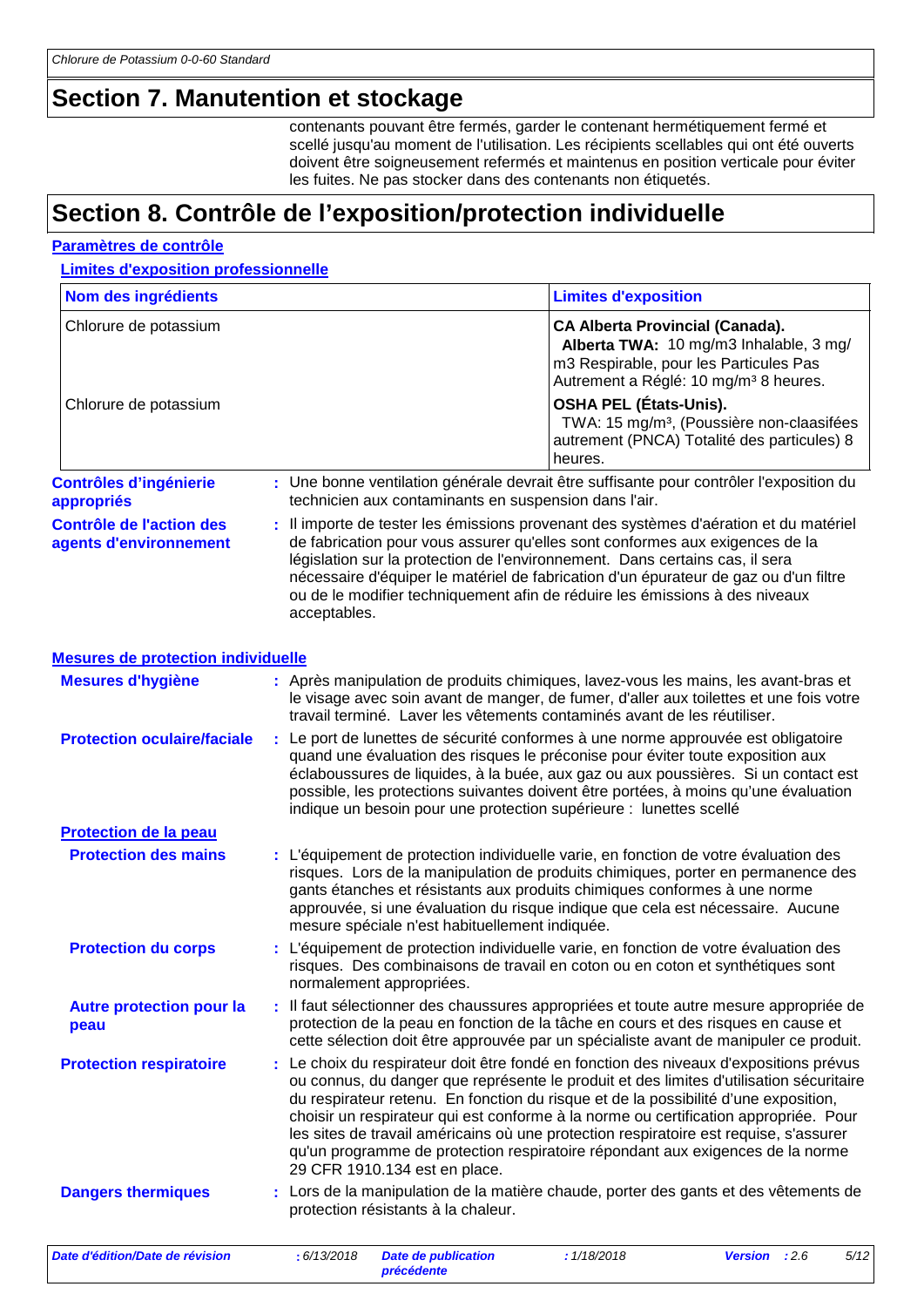# **Section 9. Propriétés physiques et chimiques**

| <b>Apparence</b>                                                    |                                                                                   |
|---------------------------------------------------------------------|-----------------------------------------------------------------------------------|
| <b>État physique</b>                                                | : Solide. [Granulés cristallins.]                                                 |
| <b>Couleur</b>                                                      | : Rouge-brun.                                                                     |
| <b>Odeur</b>                                                        | : Inodore.                                                                        |
| <b>Seuil olfactif</b>                                               | : Non applicable.                                                                 |
| pH                                                                  | : 9 [Conc. (% poids / poids): 10%]                                                |
| <b>Point de fusion</b>                                              | : 773°C (1423.4°F)                                                                |
| <b>Point d'ébullition</b>                                           | : $1411^{\circ}$ C (2571.8°F)                                                     |
| Point d'éclair                                                      | [Le produit n'entretient pas une combustion.]                                     |
| <b>Taux d'évaporation</b>                                           | : Non applicable.                                                                 |
| Inflammabilité (solides et<br>gaz)                                  | : Non applicable.                                                                 |
| Limites inférieure et<br>supérieure d'explosion<br>(d'inflammation) | : Non applicable. Ininflammable. Non-combustible.                                 |
| <b>Tension de vapeur</b>                                            | : Non disponible.                                                                 |
| Densité de vapeur                                                   | : Non applicable                                                                  |
| <b>Densité relative</b>                                             | : Reportez-vous aux informations de spécification du produit.                     |
| <b>Solubilité</b>                                                   | : Facilement soluble dans les substances suivantes: l'eau froide et l'eau chaude. |
| Solubilité dans l'eau                                               | : $355$ g/l                                                                       |
| Coefficient de partage n-<br>octanol/eau                            | : <1                                                                              |
| Température d'auto-<br>inflammation                                 | : Non applicable.                                                                 |
| <b>Température de</b><br>décomposition                              | : Non applicable.                                                                 |
| <b>Viscosité</b>                                                    | : Non applicable.                                                                 |

# **Section 10. Stabilité et réactivité**

| <b>Réactivité</b>                             | : N'est pas considéré comme réactif selon notre base de données.                                                                                                                                                                                                                                                                                            |
|-----------------------------------------------|-------------------------------------------------------------------------------------------------------------------------------------------------------------------------------------------------------------------------------------------------------------------------------------------------------------------------------------------------------------|
| <b>Stabilité chimique</b>                     | : Le produit est stable.                                                                                                                                                                                                                                                                                                                                    |
| Risque de réactions<br>dangereuses            | : Dans des conditions normales de stockage et d'utilisation, aucune réaction<br>dangereuse ne se produit.                                                                                                                                                                                                                                                   |
| <b>Conditions à éviter</b>                    | : Absorbe l'humidité durant l'entreposage à long terme dans un endroit à haute<br>teneur en humidité. Conserver dans un endroit bien ventilé et sec. Protéger de<br>l'humidité. Peut former des tas abruptes, qui peuvent se effondrer sans avis,<br>lorsqu'il est stocké en masse. Éviter la formation de pentes abruptes lorsque vous<br>retirez produit. |
| <b>Matériaux incompatibles</b>                | : Aucune donnée spécifique.                                                                                                                                                                                                                                                                                                                                 |
| <b>Produits de décomposition</b><br>dangereux | : Dans des conditions normales de stockage et d'utilisation, aucun produit de<br>décomposition dangereux ne devrait apparaître.                                                                                                                                                                                                                             |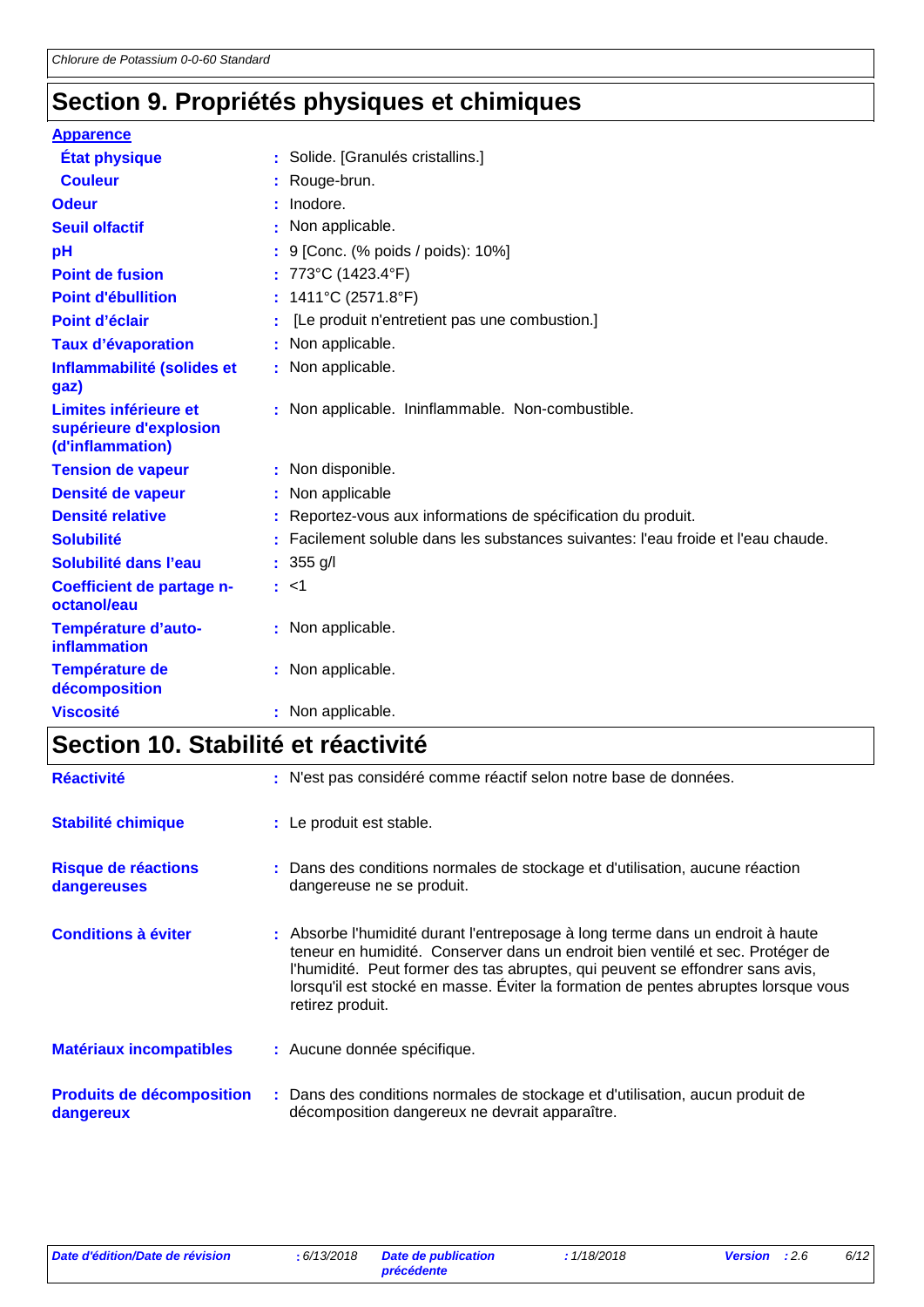## **Section 11. Données toxicologiques**

#### **Renseignements sur les effets toxicologiques**

| enseignements sur les effets toxicologiques             |                                                   |                |                |                  |               |                                |                    |
|---------------------------------------------------------|---------------------------------------------------|----------------|----------------|------------------|---------------|--------------------------------|--------------------|
| <b>Toxicité aiguë</b>                                   |                                                   |                |                |                  |               |                                |                    |
| Nom du produit ou de<br><b>l'ingrédient</b>             | <b>Résultat</b>                                   |                | <b>Espèces</b> |                  | <b>Dosage</b> |                                | <b>Exposition</b>  |
| Chlorure de potassium<br>Chlorure de sodium             | DL50 Orale<br>DL50 Orale                          |                | Rat<br>Rat     |                  |               | 2600 mg/kg<br>3000 mg/kg       |                    |
| <b>Conclusion/Résumé</b><br><b>Irritation/Corrosion</b> | : Aucun effet important ou danger critique connu. |                |                |                  |               |                                |                    |
| Nom du produit ou de<br><b>l'ingrédient</b>             | <b>Résultat</b>                                   | <b>Espèces</b> |                | <b>Potentiel</b> |               | <b>Exposition</b>              | <b>Observation</b> |
| Chlorure de potassium                                   | Yeux                                              | Lapin          |                | $\Omega$         |               | 24 heures<br>500<br>milligrams | ٠                  |
| Chlorure de sodium                                      | Yeux                                              | Lapin          |                | 10               |               |                                | ۰.                 |
| <b>Conclusion/Résumé</b>                                |                                                   |                |                |                  |               |                                |                    |

**Peau** : Aucun effet important ou danger critique connu.

Yeux **:** Aucune irritation significative, autre qu'une irritation mécanique, n'est à craindre. **Respiratoire :** Aucun effet important ou danger critique connu.

**Sensibilisation**

Non disponible.

**Conclusion/Résumé**

**Peau** : Aucun effet important ou danger critique connu.

**Respiratoire :** Aucun effet important ou danger critique connu.

#### **Mutagénicité**

| Nom du produit ou de<br><b>l'ingrédient</b>    | <b>Test</b> | <b>Expérience</b>                                                                        | <b>Résultat</b>    |
|------------------------------------------------|-------------|------------------------------------------------------------------------------------------|--------------------|
| Chlorure de potassium<br>Chlorure de potassium |             | Sujet: Bactéries<br>Expérience: In vivo<br>Sujet: Mammifère-Animal<br>Cellule: Somatique | Négatif<br>Négatif |

**Conclusion/Résumé :** Non mutagène au test Ames.

**Cancérogénicité**

| Nom du produit ou de<br><b>l'ingrédient</b> | <b>Résultat</b>                                  | <b>Espèces</b>             | <b>Dosage</b> | <b>Exposition</b> |
|---------------------------------------------|--------------------------------------------------|----------------------------|---------------|-------------------|
| Chlorure de potassium<br>Chlorure de sodium | Négatif - Orale - TDLo<br>Négatif - Orale - TDLo | Rat - Mâle<br>  Rat - Mâle | 1820 mg/kg    |                   |

**Conclusion/Résumé :** Risque non confirmé chez les humains. Aucun effet important ou danger critique connu.

#### **Toxicité pour la reproduction**

Non disponible.

**Conclusion/Résumé :** Aucun effet important ou danger critique connu.

#### **Tératogénicité**

| Nom du produit ou de<br><b>l'ingrédient</b> | Résultat        | <b>Espèces</b> | <b>Dosage</b>        | <b>Exposition</b> |
|---------------------------------------------|-----------------|----------------|----------------------|-------------------|
| Chlorure de potassium                       | Négatif - Orale | Rat - Femelle  | $310 \text{ ma/m}^3$ |                   |

**Conclusion/Résumé :** Aucun effet important ou danger critique connu.

**Toxicité systémique pour certains organes cibles - exposition unique -**

Non disponible.

*Date d'édition/Date de révision* **:** *6/13/2018 Date de publication*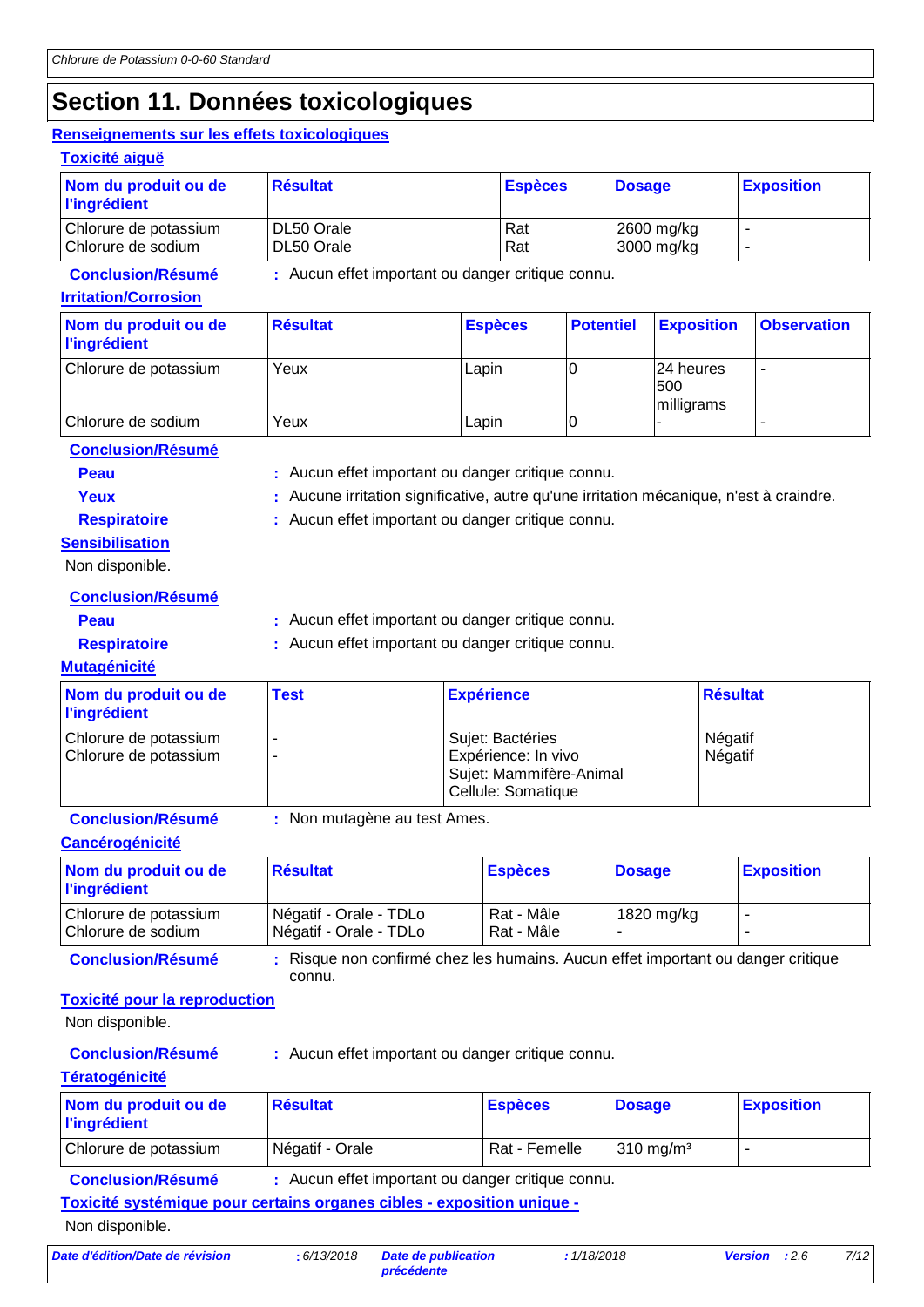# **Section 11. Données toxicologiques**

|                                                                  | Toxicité pour certains organes cibles - expositions répétées -                                                 |
|------------------------------------------------------------------|----------------------------------------------------------------------------------------------------------------|
| Non disponible.                                                  |                                                                                                                |
| <b>Risque d'absorption par aspiration</b>                        |                                                                                                                |
| Non disponible.                                                  |                                                                                                                |
|                                                                  |                                                                                                                |
| <b>Renseignements sur les</b><br>voies d'exposition<br>probables | : Voies d'entrée probables : Orale, Inhalation.                                                                |
| Effets aigus potentiels sur la santé                             |                                                                                                                |
| <b>Contact avec les yeux</b>                                     | : Peut causer l'irritation dûe à action mécanique.                                                             |
| <b>Inhalation</b>                                                | : Aucun effet important ou danger critique connu.                                                              |
| <b>Contact avec la peau</b>                                      | : Sel inorganique. Une exposition prolongée ou répétée peut dessécher la peau,<br>provoquant une irritation.   |
| <b>Ingestion</b>                                                 | : Aucun effet important ou danger critique connu.                                                              |
|                                                                  | Symptômes correspondant aux caractéristiques physiques, chimiques et toxicologiques                            |
| <b>Contact avec les yeux</b>                                     | : Les symptômes néfastes peuvent éventuellement comprendre ce qui suit:                                        |
|                                                                  | douleur ou irritation<br>larmoiement<br>rougeur                                                                |
| <b>Inhalation</b>                                                | : Aucune donnée spécifique.                                                                                    |
| <b>Contact avec la peau</b>                                      | : Les symptômes néfastes peuvent éventuellement comprendre ce qui suit:<br>sécheresse<br>rougeur<br>gerçure    |
| <b>Ingestion</b>                                                 | : Aucune donnée spécifique.                                                                                    |
|                                                                  | Effets différés et immédiats ainsi que les effets chroniques causés par une exposition à court et à long terme |
| <b>Exposition de courte durée</b>                                |                                                                                                                |
| <b>Effets immédiats</b><br>possibles                             | : Non disponible.                                                                                              |
| Effets différés possibles                                        | : Non disponible.                                                                                              |
| <b>Exposition de longue durée</b>                                |                                                                                                                |
| <b>Effets immédiats</b><br>possibles                             | : Non disponible.                                                                                              |
| Effets différés possibles                                        | : Non disponible.                                                                                              |
| Effets chroniques potentiels sur la santé                        |                                                                                                                |
| <b>Conclusion/Résumé</b>                                         | : N'est pas considéré toxique pour les humains.                                                                |
| <b>Généralités</b>                                               | Aucun effet important ou danger critique connu.                                                                |
| <b>Cancérogénicité</b>                                           | : Aucun effet important ou danger critique connu.                                                              |
| <b>Mutagénicité</b>                                              | Aucun effet important ou danger critique connu.                                                                |
| <b>Tératogénicité</b>                                            | Aucun effet important ou danger critique connu.                                                                |
| <b>Effets sur le</b><br>développement                            | Aucun effet important ou danger critique connu.                                                                |
| Effets sur la fertilité                                          | : Aucun effet important ou danger critique connu.                                                              |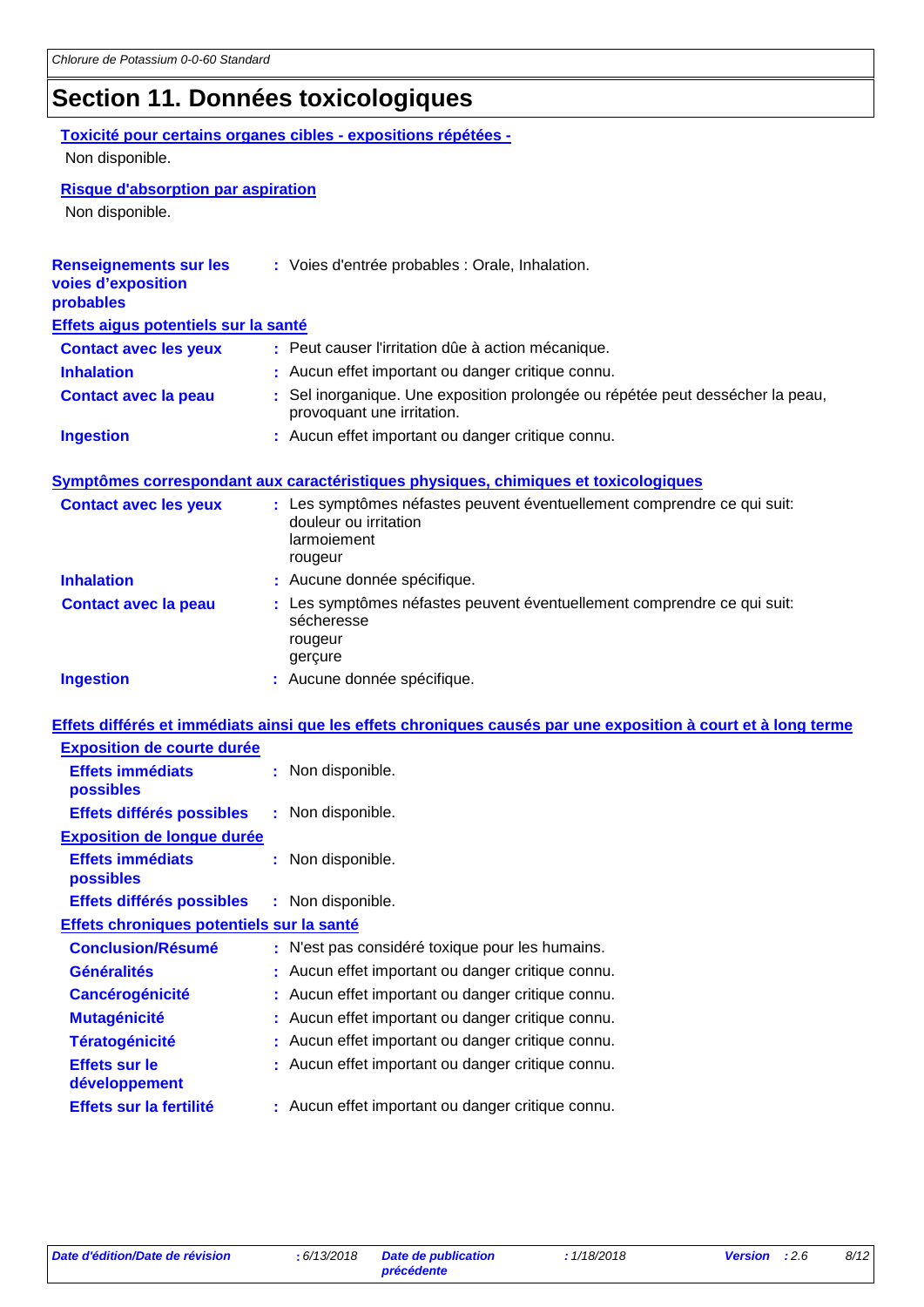# **Section 12. Données écologiques**

### **Toxicité**

| Nom du produit ou de<br><b>l'ingrédient</b> | <b>Résultat</b>                                                         | <b>Espèces</b>                                                                                   | <b>Exposition</b>      |
|---------------------------------------------|-------------------------------------------------------------------------|--------------------------------------------------------------------------------------------------|------------------------|
| Chlorure de potassium                       | Aiguë CE50 1337000 µg/l Eau douce<br>Aiguë CL50 30.1 mg/l Eau douce     | Algues - Navicula seminulum<br>Daphnie - Moinodaphnia<br>macleayi - Neonate                      | 96 heures<br>48 heures |
|                                             | Aiguë CE50 9.24 g/L Eau douce                                           | Algues - Desmodesmus<br>subspicatus                                                              | 72 heures              |
|                                             | Aiguë CE50 83000 µg/l Eau douce<br>Aiguë CL50 9.68 mg/l Eau douce       | Daphnie - Daphnia magna<br>Crustacés - Pseudosida ramosa<br>- Néonate                            | 48 heures<br>48 heures |
|                                             | Aiguë CL50 435000 µg/l Eau douce                                        | Poisson - Gambusia affinis -<br>Adult                                                            | 96 heures              |
|                                             | Chronique NOEC 240.45 mg/l Eau de<br>mer                                | Crustacés - Americamysis bahia                                                                   | 48 heures              |
| Chlorure de sodium                          | Aiguë CE50 2430000 µg/l Eau douce<br>Aiguë CE50 28.85 mg/dm3 Eau douce  | Algues - Navicula seminulum<br>Algues - Pseudokirchneriella<br>subcapitata                       | 96 heures<br>72 heures |
|                                             | Aiguë CE50 519.6 mg/l Eau douce<br>Aiguë CI50 6.87 g/L Eau douce        | Crustacés - Cypris subglobosa<br>Plantes aquatiques - Lemna<br>minor                             | 48 heures<br>96 heures |
|                                             | Aiguë CL50 1661 mg/l Eau douce<br>Aiguë CL50 1000000 µg/l Eau douce     | Daphnie - Daphnia magna<br>Poisson - Morone saxatilis -<br>Larve                                 | 48 heures<br>96 heures |
|                                             | Chronique CL10 781 mg/l Eau douce                                       | Crustacés - Hyalella azteca -<br>Juvénile (jeune à l'envol, larve<br>de poisson, porcelet sevré) | 3 semaines             |
|                                             | Chronique NOEC 6 g/L Eau douce                                          | Plantes aquatiques - Lemna<br>minor                                                              | 96 heures              |
|                                             | Chronique NOEC 0.314 g/L Eau douce<br>Chronique NOEC 100 mg/l Eau douce | Daphnie - Daphnia pulex<br>Poisson - Gambusia holbrooki -<br>Adulte                              | 21 jours<br>8 semaines |

**Conclusion/Résumé :** Aucun effet important ou danger critique connu.

#### **Persistance et dégradation**

| Nom du produit ou de<br><b>l'ingrédient</b> | Demi-vie aquatique | <b>Photolyse</b> | <b>Biodégradabilité</b> |
|---------------------------------------------|--------------------|------------------|-------------------------|
| Potasse, granulaire, 0-0-60                 |                    |                  | Facilement              |

#### **Potentiel de bioaccumulation**

| Nom du produit ou de<br><b>l'ingrédient</b> | $\mathsf{LogP}_\mathsf{ow}$ | <b>BCF</b> | <b>Potentiel</b> |
|---------------------------------------------|-----------------------------|------------|------------------|
| Potasse, granulaire, 0-0-60                 | l<1                         |            | faible           |

| Mobilité dans le sol                               |                                                   |
|----------------------------------------------------|---------------------------------------------------|
| <b>Coefficient de répartition</b><br>sol/eau (Koc) | : Non disponible.                                 |
| <b>Autres effets nocifs</b>                        | : Aucun effet important ou danger critique connu. |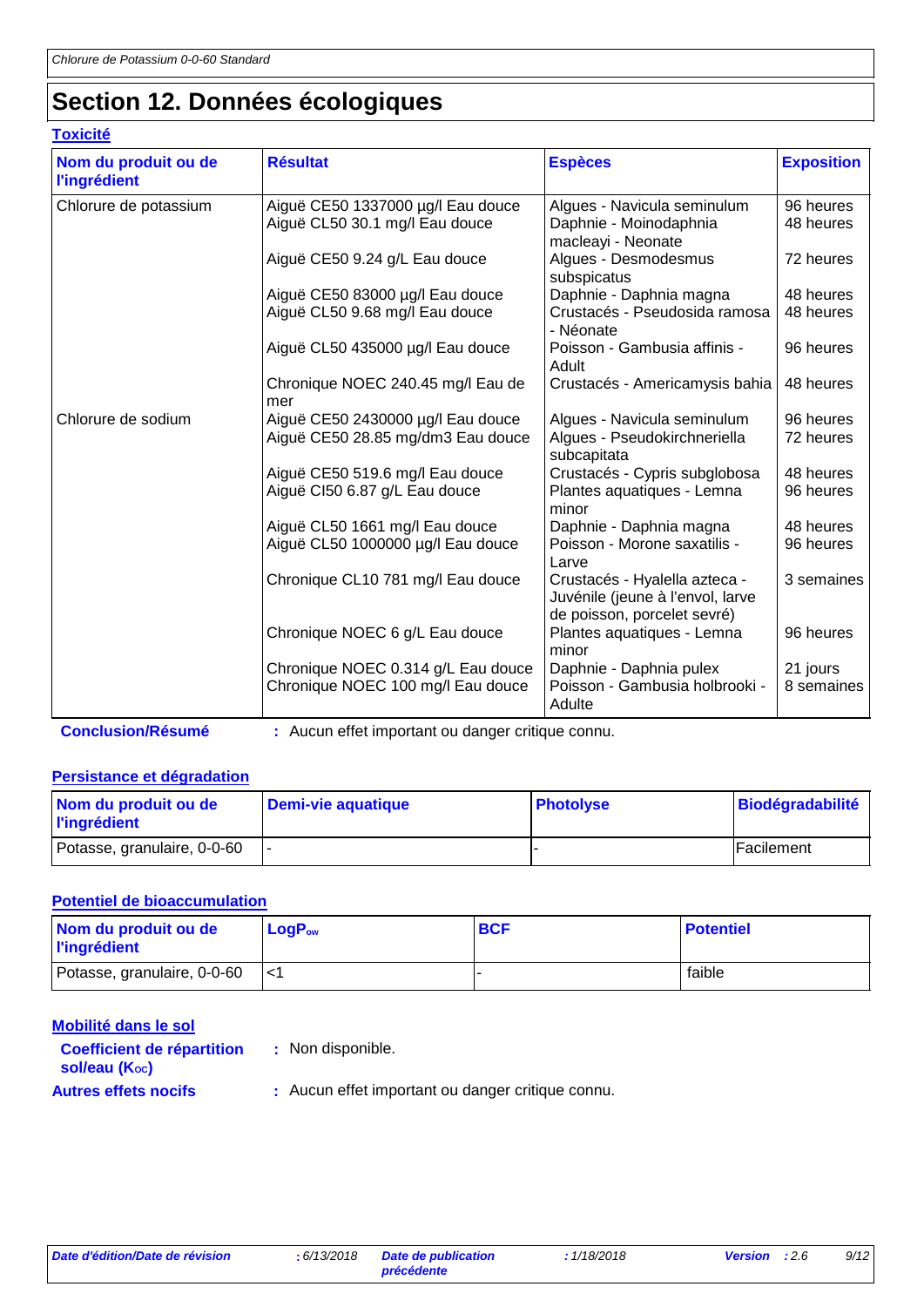## **Section 13. Données sur l'élimination**

#### : Il est important de réduire au minimum, voire d'éviter la génération de déchets chaque fois que possible. La mise au rebut de ce produit, des solutions et de tous les co-produits doit obéir en permanence aux dispositions de la législation sur la protection de l'environnement et l'élimination des déchets et demeurer conforme aux exigences des pouvoirs publics locaux. Éliminer le surplus et les produits non recyclables par l'intermédiaire d'une entreprise spécialisée autorisée. Ne pas rejeter les déchets non traités dans les égouts, à moins que ce soit en conformité avec les exigences de toutes les autorités compétentes. L'emballage des déchets doit être recyclé. Évitez la dispersion des matériaux déversés, ainsi que leur écoulement et tout contact avec le sol, les voies navigables, les drains et les égouts. **Méthodes d'élimination :**

### **Section 14. Informations relatives au transport**

|                                                                     | <b>Classification</b><br>pour le TMD                                                                                                     | <b>Classification</b><br>pour le DOT | <b>Classement</b><br>mexicain | <b>IMDG</b>     | <b>IATA</b>     |
|---------------------------------------------------------------------|------------------------------------------------------------------------------------------------------------------------------------------|--------------------------------------|-------------------------------|-----------------|-----------------|
| <b>Numéro ONU</b>                                                   | Non réglementé.                                                                                                                          | Non réglementé.                      | <b>Non</b><br>réglementé.     | Non réglementé. | Non réglementé. |
| <b>Désignation</b><br>officielle de<br>transport de<br><b>I'ONU</b> |                                                                                                                                          |                                      | ٠                             |                 |                 |
| <b>Classe de</b><br>danger relative<br>au transport                 |                                                                                                                                          |                                      |                               |                 |                 |
| <b>Groupe</b><br>d'emballage                                        |                                                                                                                                          | $\blacksquare$                       | $\blacksquare$                | ۰               |                 |
| <b>Dangers</b><br>environnementaux                                  | Non.                                                                                                                                     | Non.                                 | Non.                          | Non.            | Non.            |
| <b>Autres</b><br><b>informations</b>                                | - Classification par<br>la révision en<br>cours, Règlement<br>sur le transport<br>des marchandises<br>dangereuses,<br>Partie 2, Sec 2.3. |                                      | ٠                             |                 |                 |

**Protections spéciales pour l'utilisateur**

**Transport avec les utilisateurs locaux :** toujours transporter dans des **:** conditionnements qui sont corrects et sécurisés. S'assurer que les personnes transportant le produit connaissent les mesures à prendre en cas d'accident ou de déversement accidentel.

**Transport en vrac aux termes de l'annexe II de la Convention MARPOL et du Recueil IBC**

### **Section 15. Informations sur la réglementation**

**:** Non disponible.

### **Listes canadiennes Substances toxiques au sens de la LCPE (Loi**

**canadienne sur la protection de l'environnement)**

- **INRP canadien :** Aucun des composants n'est répertorié.
	- **:** Aucun des composants n'est répertorié.

*Date d'édition/Date de révision* **:** *6/13/2018 Date de publication*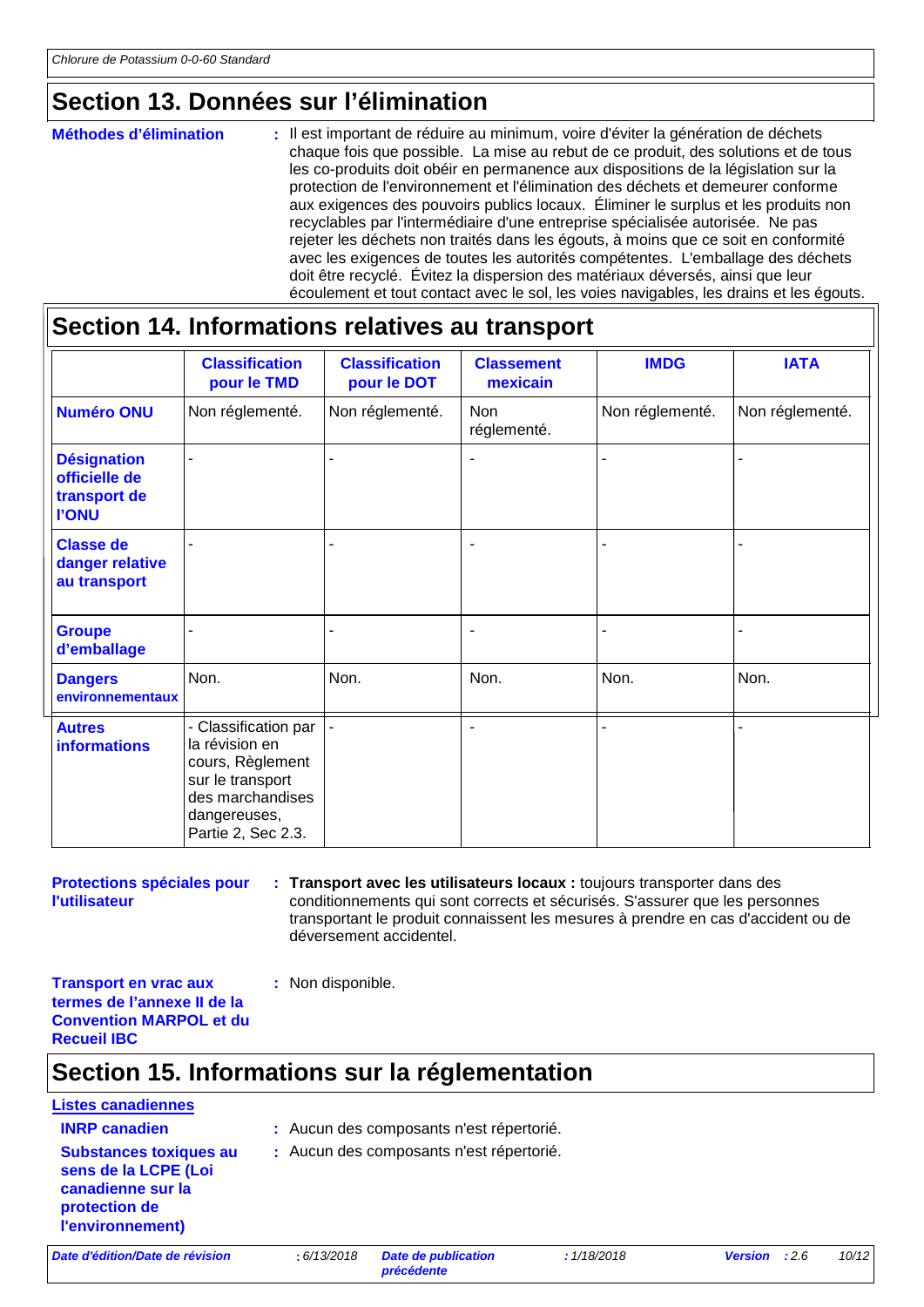# **Section 15. Informations sur la réglementation**

| : Cette substance est répertoriée ou exclue.<br><b>Inventaire du Canada</b> |  |                                                                                                   |  |  |
|-----------------------------------------------------------------------------|--|---------------------------------------------------------------------------------------------------|--|--|
| Réglementations Internationales                                             |  |                                                                                                   |  |  |
|                                                                             |  | Liste des substances chimiques des tableaux I, II et III de la Convention sur les armes chimiques |  |  |
| Non inscrit.                                                                |  |                                                                                                   |  |  |
| Protocole de Montréal (Annexes A, B, C, E)                                  |  |                                                                                                   |  |  |
| Non inscrit.                                                                |  |                                                                                                   |  |  |
|                                                                             |  |                                                                                                   |  |  |
| Non inscrit.                                                                |  | <b>Convention de Stockholm relative aux polluants organiques persistants</b>                      |  |  |
|                                                                             |  |                                                                                                   |  |  |
|                                                                             |  | Convention de Rotterdam sur le consentement préalable donné en connaissance de cause (PIC)        |  |  |
| Non inscrit.                                                                |  |                                                                                                   |  |  |
|                                                                             |  | Protocole d'Aarhus de la CEE-ONU relatif aux POP et aux métaux lourds                             |  |  |
| Non inscrit.                                                                |  |                                                                                                   |  |  |
| <b>Liste des stocks</b>                                                     |  |                                                                                                   |  |  |
| <b>Australie</b>                                                            |  | Cette substance est répertoriée ou exclue.                                                        |  |  |
| <b>Chine</b>                                                                |  | Cette substance est répertoriée ou exclue.                                                        |  |  |
| <b>Europe</b>                                                               |  | Cette substance est répertoriée ou exclue.                                                        |  |  |
| <b>Japon</b>                                                                |  | Cette substance est répertoriée ou exclue.                                                        |  |  |
| <b>Malaisie</b>                                                             |  | Indéterminé.                                                                                      |  |  |
| Nouvelle-Zélande                                                            |  | Cette substance est répertoriée ou exclue.                                                        |  |  |
| <b>Philippines</b>                                                          |  | Cette substance est répertoriée ou exclue.                                                        |  |  |
| <b>République de Corée</b>                                                  |  | Cette substance est répertoriée ou exclue.                                                        |  |  |
| <b>Taïwan</b>                                                               |  | Indéterminé.                                                                                      |  |  |
| <b>Turquie</b>                                                              |  | Indéterminé.                                                                                      |  |  |
|                                                                             |  |                                                                                                   |  |  |
| <b>Réglementations États-</b><br><u>Unis:</u>                               |  | TSCA 8(a) CDR Exempt/Partial exemption: Indéterminé                                               |  |  |
|                                                                             |  | TSCA 8(b) inventaire: Cette substance est répertoriée ou exclue.                                  |  |  |
| <b>Clean Air Act Section 112</b>                                            |  | : Non inscrit                                                                                     |  |  |
| (b) Hazardous Air                                                           |  |                                                                                                   |  |  |
| <b>Pollutants (HAPs)</b><br><b>Clean Air Act Section 602</b>                |  | : Non inscrit                                                                                     |  |  |
| <b>Class I Substances</b>                                                   |  |                                                                                                   |  |  |
| <b>Clean Air Act Section 602</b>                                            |  | : Non inscrit                                                                                     |  |  |
| <b>Class II Substances</b>                                                  |  |                                                                                                   |  |  |
| <b>DEA List I Chemicals</b>                                                 |  | : Non inscrit                                                                                     |  |  |
| (Precursor Chemicals)                                                       |  |                                                                                                   |  |  |
| <b>DEA List II Chemicals</b>                                                |  | : Non inscrit                                                                                     |  |  |
| <b>(Essential Chemicals)</b>                                                |  |                                                                                                   |  |  |
|                                                                             |  | <b>SARA 302/304 Composition/information sur les ingrédients</b>                                   |  |  |
| <b>SARA 304 RQ</b>                                                          |  | : Non applicable.                                                                                 |  |  |
| <b>SARA 311/312</b>                                                         |  |                                                                                                   |  |  |
| <b>Classification</b>                                                       |  | : Non applicable.                                                                                 |  |  |
| <b>Réglementations d'État</b>                                               |  |                                                                                                   |  |  |
| <b>Massachusetts</b>                                                        |  | : Aucun des composants n'est répertorié.                                                          |  |  |
| <b>New York</b>                                                             |  | : Aucun des composants n'est répertorié.                                                          |  |  |
| <b>New Jersey</b>                                                           |  | : Aucun des composants n'est répertorié.                                                          |  |  |
| <b>Pennsylvanie</b>                                                         |  | : Aucun des composants n'est répertorié.                                                          |  |  |
|                                                                             |  |                                                                                                   |  |  |

*Date d'édition/Date de révision* **:** *6/13/2018 Date de publication* 

*précédente*